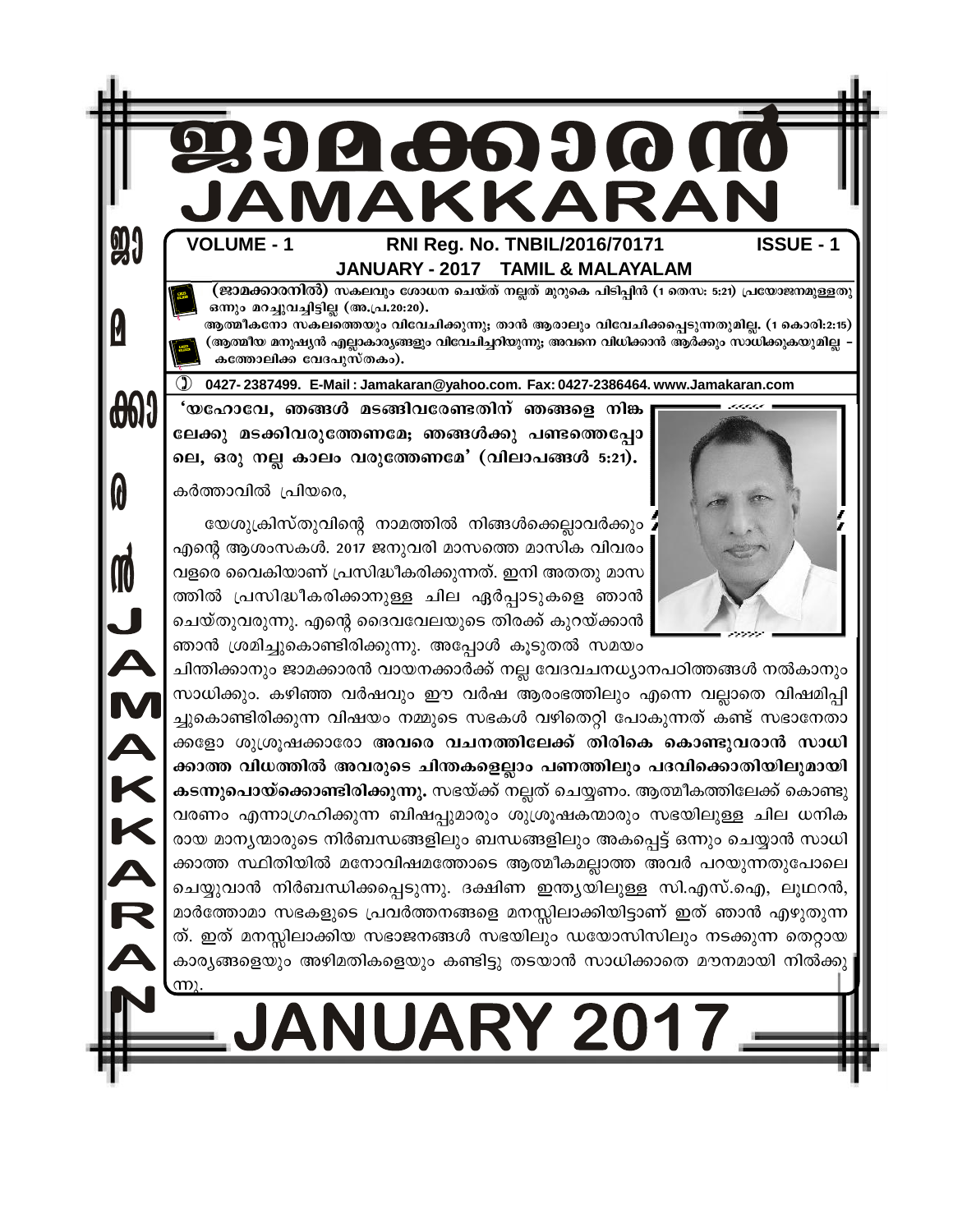#### $g$ anuary 2017  $\rightsquigarrow \rightsquigarrow \rightsquigarrow \rightsquigarrow uww.$  jamakkaran.com $\rightsquigarrow \rightsquigarrow \rightsquigarrow \rightsquigarrow \rightsquigarrow \rightsquigarrow \text{reson}$

ഇതിൽ ദൈവഭയമുള്ള സഭാജനങ്ങൾ ഓരോ സ്ഥലത്തിലും ഒരുമിച്ചുകൂടി കരഞ്ഞു പ്രാർത്ഥിച്ചുകൊണ്ടിരിക്കുന്നു. പ്രാർത്ഥനയിൽ ദൈവത്തോട് നിലവിളിക്കുന്നു. അവർ നിലവി ളിക്കട്ടെ. ദൈവം പ്രവർത്തിക്കും.

ഈ ലേഖനത്തിന്റെ തലക്കെട്ടിൽ വായിച്ചതുപോലെ യിരെമ്യാവ് കരഞ്ഞു ദൈവത്തോട് അപേക്ഷിക്കുന്ന വചനത്തെ ഞാൻ ഓർക്കുന്നു. നമ്മുടെ സഭ എപ്പോഴാണ് ആത്മീകത്തി ലേക്ക് മടങ്ങിവരുക? ദൈവം ഇനിയും എത്രകാലം ഈ അഴിമതികളെക്കണ്ട് മൗനമായിരിക്കും? ഇത് വായിക്കുന്ന നാമെല്ലാവരും ചേർന്ന് "കൂട്ടായ്മ പ്രാർത്ഥനയിൽ" മാത്രമല്ല, അവരവരുടെ "രഹസ്യപ്രാർത്ഥനകളിലും" ഓരോരോ ദിവസവും ദൈവത്തോട് നമുക്ക് പ്രാർത്ഥിക്കാം.

"തെറ്റായി പ്രവർത്തിക്കുന്ന സഭാനേതാക്കൾക്കും, പട്ടക്കാർക്കും ഭാരവാഹികൾക്കും ദൈവത്തിന്റെ ശിക്ഷ അവരുടെ മേൽ വരുന്നില്ലല്ലോ എന്നും അവരെല്ലാവരും മുമ്പത്തേക്കാളും പണത്തിലും അഹംഭാവത്തിലും നിഗളിപ്പിലും വർദ്ധിച്ചുതന്നെ ഇരിക്കുന്നു. ഇതു കാണുന്ന ദൈവം എന്തിനാ മൗനമായിരിക്കുന്നത്?" എന്നിങ്ങനെ ചില ആത്മീക ശുശ്രൂഷകന്മാർ കാര ണമില്ലാതെ പലവിധമായ ശിക്ഷയിൽ അകപ്പെട്ട് കരയുന്നത് പല സ്ഥലങ്ങളിലും ഞാൻ കണ്ടി ട്ടുണ്ട്; തുടർന്നും അവരുടെ പ്രാർത്ഥന ഇപ്രകാരമാണ്:

"കർത്താവേ, നീ സഹിച്ചതു മതി. ഈ ജനങ്ങൾക്കെതിരായി എഴുന്നേൽക്കേണമേ. ദൈവത്തിന്റെ കോപം അവർ അറിയേണം, ഉണരേണമേ എന്നു ഞങ്ങൾ അപേക്ഷിക്കുന്നു." എന്നിങ്ങനെ തങ്ങളുടെ മനഃപ്രയാസത്തിൽ പ്രാർത്ഥിച്ചു എന്ന് എനിക്കെഴുതിയിരിക്കുന്നു.

"സഭയിലുള്ള ജനങ്ങളെ ആത്മീയത്തിൽ വളർത്താൻ നമ്മുടെ സഭയിലുള്ള ചുമതല ക്കാരെക്കൊണ്ടു സാധിക്കുന്നില്ല. വേദവചനങ്ങൾ വായിച്ച് ജനങ്ങൾ ഞങ്ങൾക്ക്ത്തന്നെ ആത്മീ കത്തിൽ വളർത്തേണ്ടിവരുന്നു. ഇതിന്റെ ഇടയിൽ, വിവിധ പെന്തകോസ്ത് സഭക്കാരും വീടു കളിൽ നടത്തുന്ന, പ്രവചനം പറയുന്നവരും, പ്രാർത്ഥനാഹാളിൽ വച്ചു നടക്കുന്ന തെറ്റായ ഉപദേശങ്ങൾ പറയുന്നവരും നമ്മുടെ സഭാജനങ്ങളെ തട്ടിക്കൊണ്ടുപോകുന്നു. അവിടുത്തെ ഗാനങ്ങളും സ്തുതി ആരാധന എന്ന പേരിൽ നടത്തുന്ന ആരാധനകളും വാദൃഉപകരണ ങ്ങൾ കൊണ്ട് ജനങ്ങൾ ആകർഷിക്കപ്പെട്ട് വഞ്ചിക്കപ്പെടുന്നു. എത്രകാലം ദൈവം മൗനമായി രിക്കും? എന്റെ ഹൃദയത്തിന്റെ ഭാരങ്ങളെയും സഭയെക്കുറിച്ചുള്ള മനോവിഷമങ്ങളെയും എന്റെ വായനക്കാരോട് ഇതുവഴിയായി ഞാൻ പങ്കുവെയ്ക്കുന്നു.

"യഹോവേ, ഞങ്ങൾ മടങ്ങിവരേണ്ടതിന് ഞങ്ങളെ നിങ്കലേക്കു മടക്കിവരുത്തേ ണമേ; ഞങ്ങൾക്കു പണ്ടത്തെപ്പോലെ ഒരു നല്ലകാലം വരുത്തേണമേ...." (വിലാപങ്ങൾ  $5:21)$ 

ഡോ.പുഷ്പരാജ്

 $\overline{2}$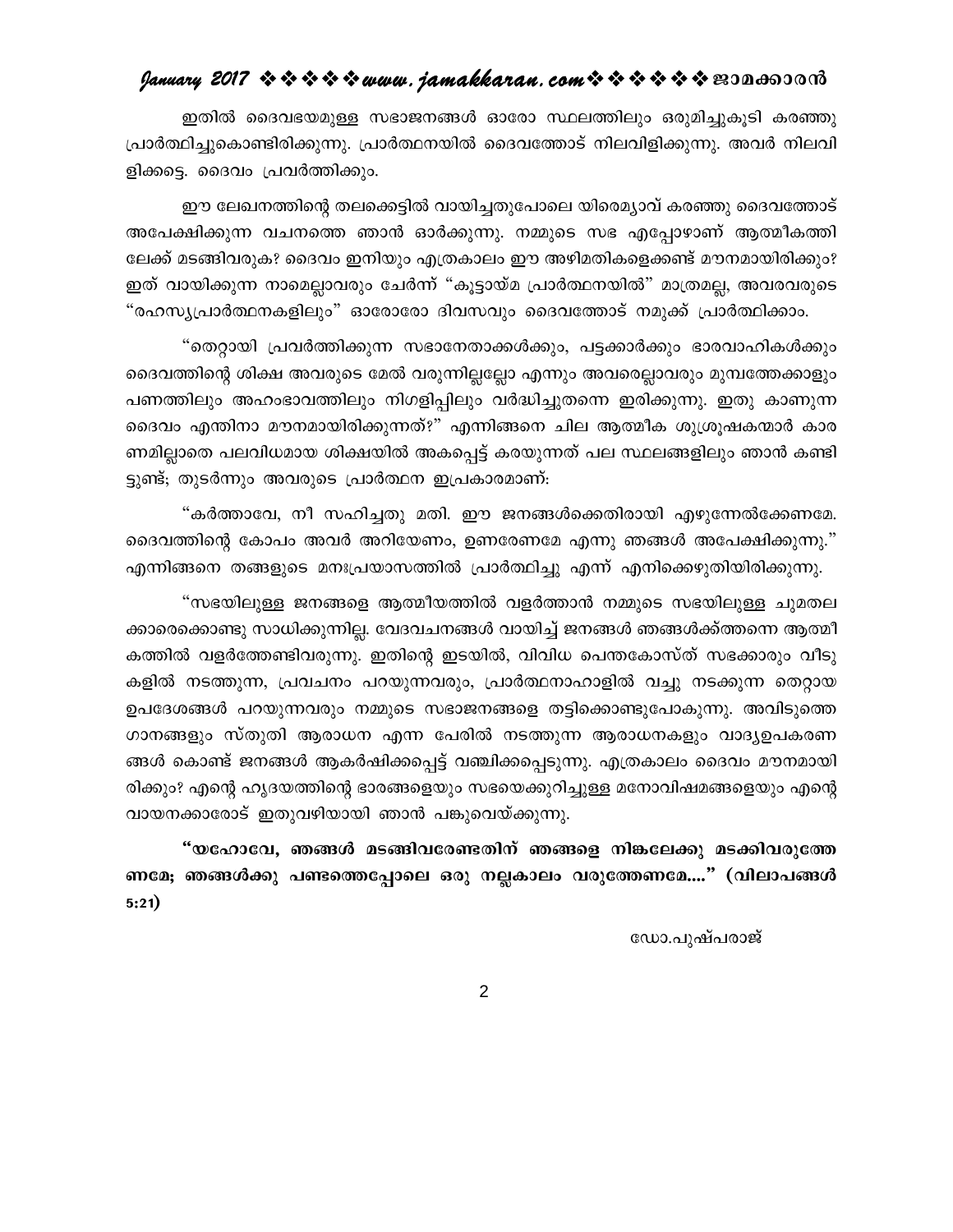# January 2017 ☆☆☆☆☆ www.jamakkaran.com☆☆☆☆☆☆ ? 2010 ബൈബിളും വിഗ്രഹാരാധനയും

#### 1. ആമുഖം

സ്രഷ്ടാവിനു നല്കേണ്ട ബഹുമാനം സൃഷ്ടിക്കു നല്കുകയും, പ്രകൃതിവസ്തുക്കളിൽ ദൈവശക്തി ആരോപിക്കുകയുമാണ് സാമാന്യാർത്ഥത്തിൽ വിഗ്രഹാരാധന. വിഗ്രഹാരാധന യുടെ രൂപഭേദങ്ങൾ പ്രായേണ താഴെപ്പറയുന്നവയാണ്:

(1) കല്ല്, നദി, മരം മുതലായ അചേതന വസ്തുക്കളെ ആരാധിക്കുക.

(2) മൃഗങ്ങളെ ആരാധിക്കുക.

(3) സുര്യൻ, ചന്ദ്രൻ നക്ഷത്രം മുതലായ പ്രപഞ്ചശക്തികളെയും വായു, തീ മുതലായ പ്രകൃതിശക്തികളെയും ആരാധിക്കുക.

(4) വീരന്മാരെയും മൃതന്മാരെയും ആരാധിക്കുക.

(5) സത്യം, നീതി തുടങ്ങിയ അമുർത്തധർമ്മങ്ങളെ പുജിക്കുക. കാലാകാലങ്ങളിൽ മനുഷ്യർ സ്വീകരിച്ചതാണ് വിഗ്രഹാരാധനരീതികൾ.

#### 2. വിഗ്രഹാരാധനയെക്കുറിച്ച് ബൈബിൾ

(1) 1 ശമു 15:3–ൽ വിഗ്രഹാരാധന എന്നു പരിഭാഷപ്പെടുത്തിയിരിക്കുന്നത് തെറാഫീം (പ്രതിമകൾ) എന്ന എബ്രായപദത്തെയാണ്. വിഗ്രഹാർത്ഥദ്യോതകങ്ങളായ പദങ്ങൾ എബ്രാ യയിൽ വേണ്ടുവോളമുണ്ട്. ഭക്തന്മാരിൽ വിഗ്രഹാരാധന ഉളവാക്കുന്ന വികാരങ്ങളെ (വെറുപ്പ്, ഭയം, നിന്ദ മുതലായവ) പ്രകടിപ്പിക്കുന്നവയാണവ.

(2) മിത്ഥ്യാമൂർത്തി (യെശ 66:3) യെ കുറിക്കുന്ന ആവെൻ എന്ന എബ്രായപദത്തിന് ശൂനൃത, മിഥ്യ എന്നീ അർത്ഥങ്ങളാണുള്ളത്.

(3) എലീൽ (വിഗ്രഹം: ലേവ്യ 19:4, 26:1, 1 ദിന 16:26) എന്ന പദത്തിന് ശുന്യം അഥവാ ശൂനൃവസ്തു എന്നർത്ഥം.

(4) മ്ലേച്ച വിഗ്രഹത്തെക്കുറിക്കുന്ന മഫ്ലൈറ്റ്സെത്–ന് (1 രാജാ 15:13, 2 ദിന 15:16) അറപ്പും ഭയവും ഉളവാക്കുന്ന വസ്തു എന്നർത്ഥം.

സെമെൽ (പ്രതിമ 2 ദിന 33:7,15) സദൃശ്യവാചിയാണ്.

#### 3. വിഗ്രഹാരാധന പാടില്ല - എന്തുകൊണ്ട് ?

#### (1) വിഗ്രഹാരാധന അന്ധവിശ്വാസജഡിലാണ് :

മലകളും ഉയർന്ന കുന്നുകളും ബലിപീഠങ്ങളായും വിഗ്രഹങ്ങൾക്ക് ധൂപം കാട്ടുവാനുള്ള സ്ഥല ങ്ങളായും തിരഞ്ഞെടുത്തിരുന്നു: 1 രാജാ 11:7, 14:23. തോട്ടങ്ങളും പച്ചവൃക്ഷത്തണലുകളും വിഗ്രഹാരാധകരെ വശീകരിച്ചു: 2 രാജാ 16:4, യെശ 1:29, ഹോശ 4:13. ആകാശസൈന്യത്തെ ആരാധിക്കുന്നത് മാളികയുടെ മേല്പുരയിൽ നിന്നുകൊണ്ടാണ്. 2 രാജാ 23:12, യിരെ 19:13, 32:29, സെഫ 1:5. വ്യാജാരാധനയുടെ പുരോഹിതന്മാർ കെമാറീം അഥവാ പൂജാഗിരി പുരോ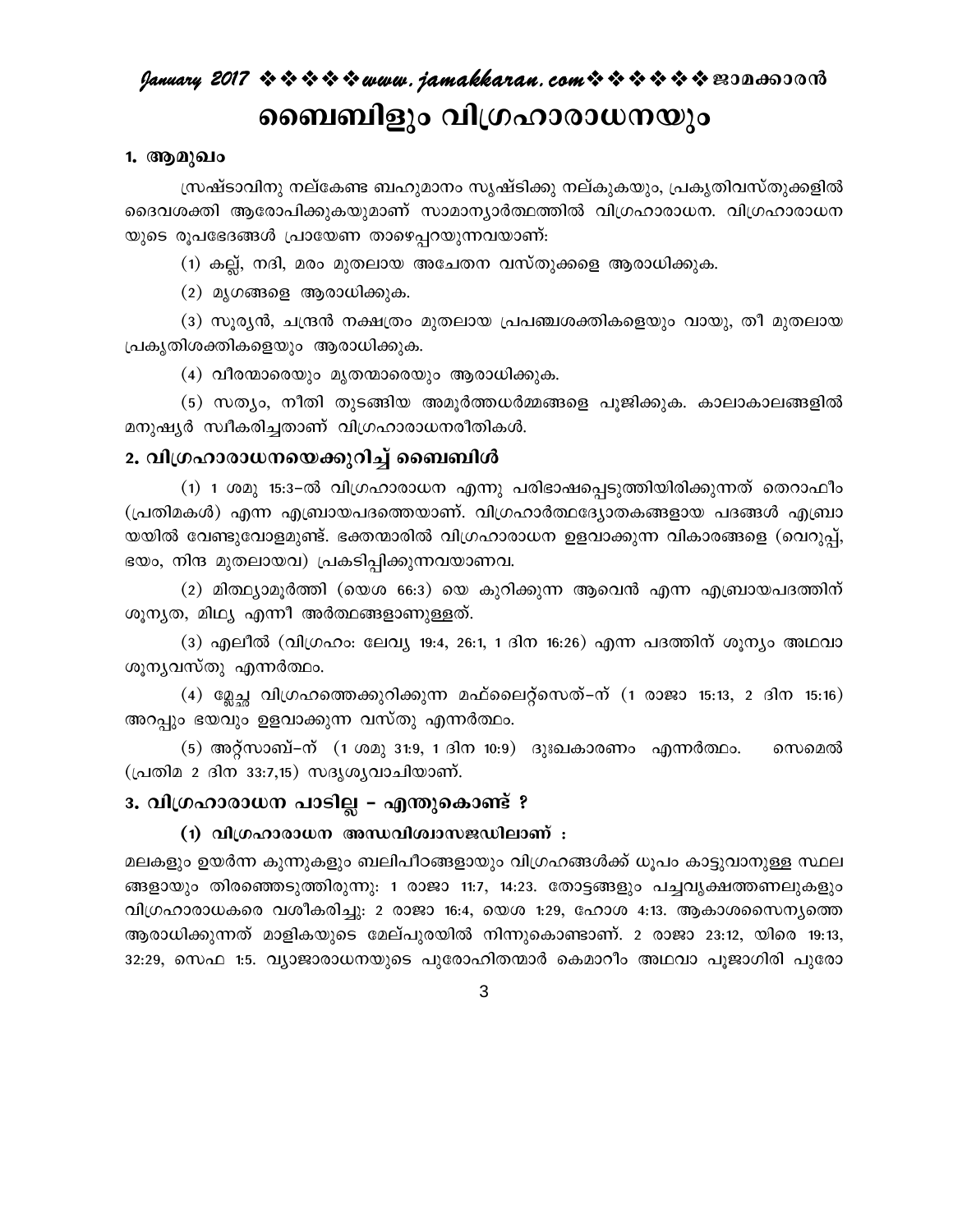#### $\mathit{January 2017} \Leftrightarrow \Leftrightarrow \Leftrightarrow \Leftrightarrow \Leftrightarrow www. \mathit{jamakkana} \ldots \mathit{com} \Leftrightarrow \Leftrightarrow \Leftrightarrow \Leftrightarrow \Leftrightarrow \otimes \text{non} \text{on} \text{or} \text{or}$

ഹിതന്മാർ എന്നറിയപ്പെട്ടു. പൂജാഗിരികളിൽ ധൂപം കാട്ടുന്ന ലേവൃരല്ലാത്ത പുരോഹിത ന്മാർക്കും (2 രാജാ 23:5) കാളക്കുട്ടികളെ പുജിക്കുന്ന പുരോഹിതന്മാർക്കും (ഹോശ 10:5) ഈ പേർ പറയാറുണ്ട്.

പുരോഹിതന്മാരെ കൂടാതെ വിഗ്രഹപൂജയുമായി ബന്ധപ്പെട്ട മറ്റു വൃക്തികളും ഉണ്ട്. സ്ത്രീകളും പുരുഷന്മാരും വിഗ്രഹശുശ്രൂഷയ്ക്കായി അർപ്പിക്കപ്പെട്ടിരുന്നു. ഫിനീഷ്യ, അർമേനിയ, ലുദിയ, ബാബിലോണിയ എന്നിവിടങ്ങളിൽ ഇങ്ങനെയുള്ള ക്ഷേത്രങ്ങളിൽ വിഗ്ര ഹപുജയ്ക്കായി അർപ്പിക്കപ്പെട്ട ദേവദാസികൾ ഉണ്ടായിരുന്നു. പരസ്യവേശ്യകളിൽ നിന്നും ഇവർ വേർതിരിക്കപ്പെട്ടിരുന്നു. ഹോശ 4:14. വിശുദ്ധകർമ്മാനുഷ്ഠാനങ്ങളുടെ പ്രവർത്തനവു മായി ബന്ധപ്പെട്ടവരായിരുന്നു അവർ. വിഗ്രഹദേവന്മാർക്ക് ഹോമയാഗം നടത്തുക (2 രാജാ 5:17), ധൂപം കാട്ടുക (1 രാജാ 11:8), അവരുടെ പ്രതിമകൾക്കു മുന്നിൽ ആരാധനാമനോഭാവ ത്തോടെ പ്രണമിക്കുക (1 രാജാ 19:18) എന്നിവ അവരുടെ അനുഷ്ഠാനത്തിന്റെ മുഖ്യഭാഗങ്ങ ളായിരുന്നു.

(2) പഴയനിയമം വിലക്കുന്നു : യഹോവയെ മാത്രമേ ദൈവമായി സ്വീകരിക്കുക യുള്ളു എന്നും അവനെ വിശ്വസ്തതയോടെ സേവിക്കുമെന്നും യിസ്രായേൽമക്കൾ യഹോവ യുമായി ഉടമ്പടി ചെയ്തു. പുറ 19:3–8. അതിനാൽ

- (1) വിഗ്രഹാരാധന കുറ്റകരവും (1 ശമു 15:23)
- (2) ഉടമ്പടിയുടെ ലംഘനവുമാണ്. ആവ 17:2-3.
- (3) യഹോവയ്ക്ക് അത് അനിഷ്ടമാണ്. 1 രാജ 21:25.
- (4) അകൃതൃഹേതു (യെഹ 14:3),
- (5) വ്യാജമുർത്തികൾ (ആമോ 2:4, റോമ 1:25),
- $(6)$  മ്ലേച്ചതകൾ (ആവ 29:17, 32:16, 1 രാജാ 11:5, 2 രാജാ 23:13)
- (7) അകൃത്യം (ആമോ 8:14, 2 ദിന 29:8),
- (8) ലജ്ജാവിഗ്രഹം (യിരെ 11:13),
- $(9)$  ലജ്ജാബിംബം (ഹോശ 9:10),
- $(10)$  അന്യദൈവങ്ങൾ (ആവ 32:16),
- $(11)$  നൂതനദേവന്മാർ (ന്യായാ 5:8),
- $(12)$  ദുർഭൂതങ്ങൾ (ആവ 32:17)

എന്നിങ്ങനെയാണ് അന്യദൈവങ്ങളെയും വിഗ്രങ്ങളെയും വിളിക്കുന്നത്.

വിഗ്രഹാരാധനയുമായി ബന്ധപ്പെട്ട പല ആചാരങ്ങളെയും ന്യായപ്രമാണം നിരോധി ച്ചിട്ടുണ്ട്.

1) വയലിൽ കൂട്ടുവിത്തു വിതയ്ക്കുവാൻ പാടില്ല.

2) രണ്ടുവക വസ്തുക്കൾ കലർന്ന വസ്ത്രം ധരിക്കരുത് എന്നീ നിരോധനങ്ങൾക്കു കാരണം (ലേവ്യ 19:19) ചില വിഗ്രഹാരാധികൾ ഈ കലർപ്പിൽ മാന്ത്രികശക്തി ദർശിക്കുന്ന താണെന്ന് റബ്ബിമാർ പറയുന്നു. സ്ത്രീപുരുഷന്മാർ വസ്ത്രം പരസ്പരം മാറി ധരിക്കുവാൻ പാടില്ല. (ലേവ്യ 19:28, ആവ 14:1, 1 രാജാ 18:28).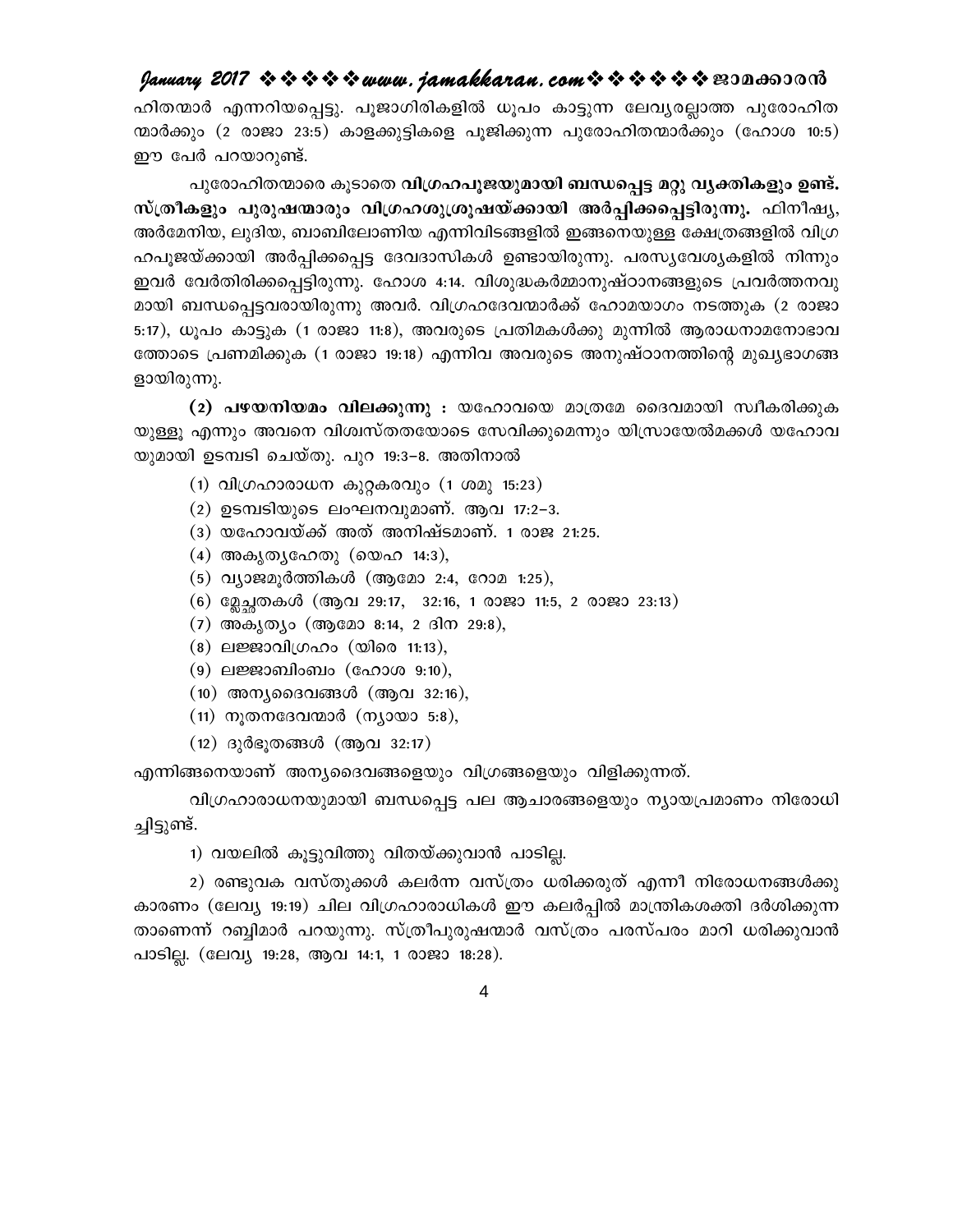3) മുൻകഷണ്ടിയുണ്ടാക്കുവാൻ പാടില്ല (ആവ 14:1) എന്നീ കല്പനകൾക്കും അടിസ്ഥാനം പ്രസ്തുത കർമ്മങ്ങൾ വിഗ്രഹാരാധനയുമായി ബന്ധപ്പെട്ടതു തന്നെയാണ്.

#### (3) പുതിയനിയമം - ഖണ്ഡിക്കുന്നു :

വിഗ്രഹാരാധനയെക്കുറിച്ചുള്ള പരാമർശങ്ങൾ പുതിയനിയമത്തിലും ഉണ്ട്. മക്കാബ്യ യുദ്ധങ്ങളോടു കുടി യെഹുദന്മാർ വിഗ്രഹാരാധനയിൽ നിന്നും പിന്തിരിഞ്ഞു. യഹോവയെ അല്ലാതെ വിഗ്രഹങ്ങളെയോ അന്യദേവന്മാരെയോ ആരാധിക്കുവാൻ അവർ വശീകരിക്കപ്പെട്ടി ല്ല. ക്രിസ്തു വിഗ്രഹാരാധനയ്ക്കു പുതിയമാനം നല്കി.

1) സമ്പത്തിന് ജീവിതത്തിൽ പ്രധാനസ്ഥാനം കൊടുക്കുന്നത് വിഗ്രഹാരാധനയാണെന്ന് (മത്താ 6:24) യേശു പഠിപ്പിച്ചു.

2) മനഃപൂർവ്വമായ വിശ്വാസത്യാഗമാണ് വിഗ്രഹാരാധയെന്ന് പൗലൊസ് വ്യക്തമാക്കി. GOOD 1:18-25.

3) അപ്പോസ്തലിക കാലത്ത് ജാതികളിൽ നിന്ന് ക്രിസ്ത്യാനികളായവരോട് വിഗ്രങ്ങളെ വിട്ടൊഴിയുവാൻ അപ്പൊസ്തലന്മാർ പ്രത്യേകം ഉപദേശിച്ചു. 1 കൊരി 5:10, ഗലാ 5:20.

4) ഹ്യദയത്തിൽ ദൈവത്തിനുള്ള സ്ഥാനം കൈയടക്കുന്ന എന്തും വിഗ്രഹാരാധനയാ ണ്. എഫെ 5:5, കൊലൊ 3:5.

#### 4. ബൈബിളിൽ പറയുന്ന മിഥ്യാമൂർത്തികളും, വിഗ്രഹങ്ങളും

അന്യദേവന്മാരെ പൂജിക്കുന്നത് വിഗ്രഹാരാധനയും ഭൂതാരാധനയുമാണ്. അന്യദേവന്മാരെ ആരാധിക്കരുതെന്ന് ന്യായപ്രമാണത്തിൽ പ്രത്യേകം കല്പന നൽകിയിരുന്നു. "ഞാൻ നിങ്ങ ളോടു കല്പിച്ച എല്ലാറ്റിലും സൂക്ഷ്മതയോടിരിപ്പിൻ; അന്യദൈവങ്ങളുടെ നാമം കീർത്തിക്ക രുത്; അതു നിന്റെ വായിൽ നിന്നു കേൾക്കുകയും അരുത്." പുറ 23:13. ദാവീദ് പറയുകയാണ്. "അന്യദേവനെ കൈക്കൊള്ളുന്നവരുടെ വേദനകൾ വർദ്ധിക്കും; അവരുടെ രക്തപാനീയബലി അർപ്പിക്കയില്ല; അവരുടെ നാമങ്ങളെ എന്റെ നാവിന്മേൽ എടുക്കുകയില്ല:" കളെ ഞാൻ സങ്കീ 16:4. സത്യദൈവത്തെ ഉപേക്ഷിച്ച് അന്യദേവന്മാരെ സ്വീകരിക്കുന്നവരുടെ വേദനകൾ വർദ്ധിക്കും. കനാനൃരിൽനിന്നാണ് അധികം അനൃദേവന്മാരും യിസ്രായേൽമക്കളുടെ ഇടയിൽ പ്രവേശിച്ചത്. വിജാതീയർ യാഗമൃഗത്തിന്റെ രക്തത്തോടുകൂടെ വീഞ്ഞോ വെള്ളമോ കലർത്തി ദേവന്മാർക്കർപ്പിക്കുന്ന പതിവുണ്ടായിരുന്നു. ഇതിനെ രക്തപാനീയബലിയെന്നു വിളിക്കും. പൂജ കൻ ഈ പാനപാത്രത്തിൽ നിന്ന് കുടിക്കുകയും ചെയ്യും. രക്തത്തോടുകൂടിയുള്ള ഭക്ഷണപാ നീയങ്ങൾ യിസ്രായേലിന് വിലക്കപ്പെട്ടിരുന്നു. ഉല്പ 9:4; ലേവ്യ 3:17; 7:26; 17:10. ബൈബിളിൽ അനേകം അന്യദേവന്മാരുടെ പേരുകൾ പറയപ്പെട്ടിട്ടുണ്ട്. ഇവയിൽ പലതും യിസ്രായേൽ ഭജി ച്ചവയാണ്. അന്യദേവന്മാരുടെ വിവരണം അക്ഷരമാലാക്രമത്തിൽ പിൻചേർക്കുന്നു.

(1) അദ്രമേലെക് : (അദാർരാജാവാണ്) Adrammelech ഉത്തരപശ്ചിമ മെസൊപ്പൊട്ടേ മിയയിൽ അദാദ് മിൽക്ക് (Adad-Milki) എന്ന പേരിൽ പൂജിക്കപ്പെട്ടുവന്ന ദേവൻ. അരാമൃദേ വനായ ഹദദിന്റെ മറ്റൊരു രൂപമാണിത്. ബി.സി. 722–നുശേഷം അശ്ശൂര്യർ സെഫർവ്വയീമിൽ നിന്നും കൊണ്ടുവന്ന് ശമര്യയിൽ കുടിപാർപ്പിച്ചവർ അദ്രമേലെക്കിനെ ആരാധിച്ചു. അവർ അദ്ര മേലെക്കിന് മക്കളെ അഗ്നിപ്രവേശം ചെയ്യിച്ചു: 2 രാജാ 17:31.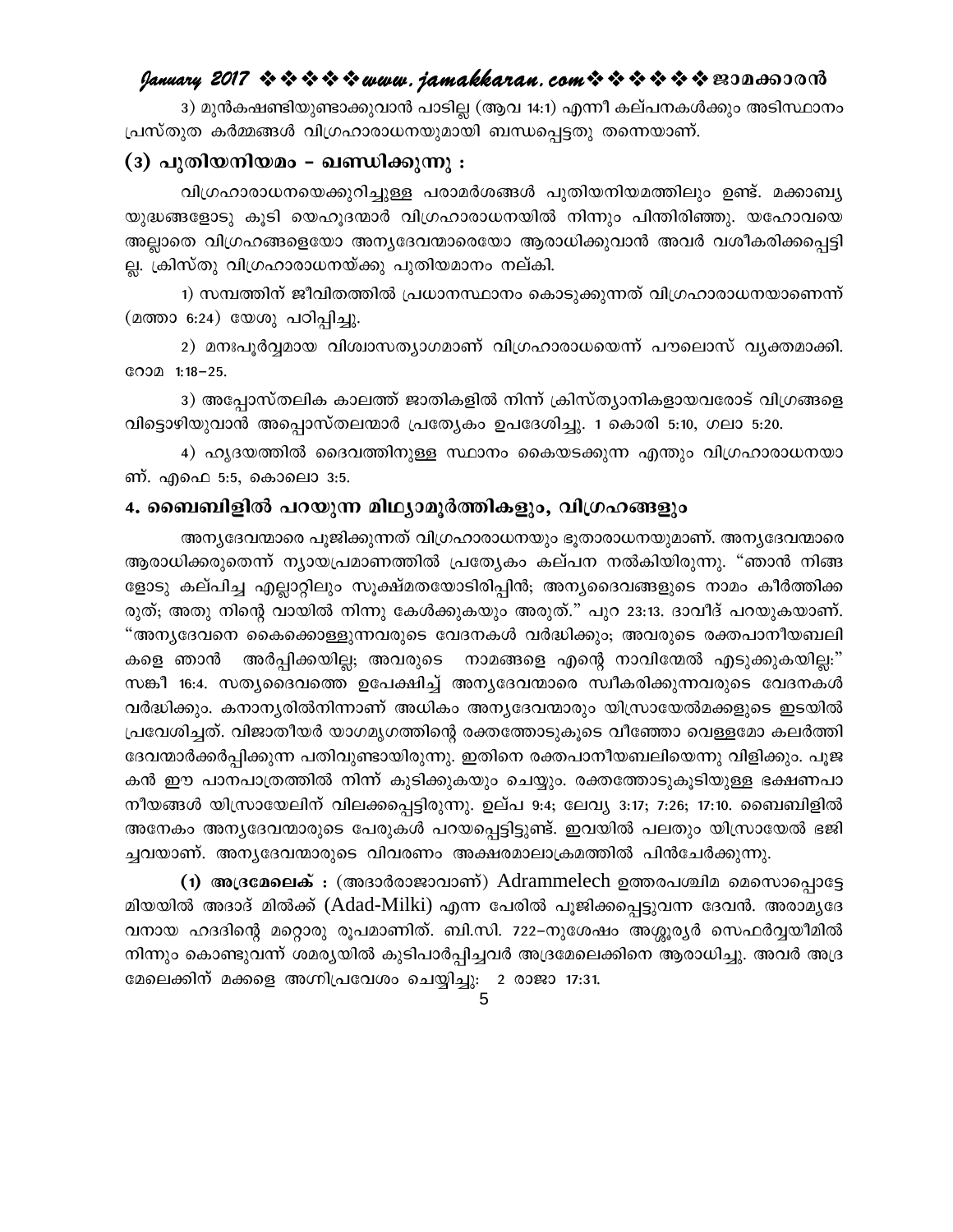(2) അനമേലെക്ക് : (അനു രാജാവാണ്) Anammelech. ബി.സി. 722-നു ശേഷം അശ്മ ര്യർ സെർവ്വയീമിൽ നിന്നും കൊണ്ടുവന്ന് ശമര്യയിൽ കുടിപാർപ്പിച്ചവർ പൂജിച്ചുവന്ന ഒരു ദേവൻ: 2 രാജാ 17:31. ബാബിലോന്യരുടെ ആകാശദേവനാണ് അനു (Anu). ഈ ദേവനും ആളുകൾ മക്കളെ അഗ്നിപ്രവേശം ചെയ്യിച്ചു.

(3) അർത്തെമിസ് : Diana. അർത്തെമിസ് ദേവി ഗ്രീക്കുകാരുടെ ഇടയിൽ ഡയാന യെന്നും റോമാക്കാരുടെ ഇടയിൽ അർത്തെമിസ് എന്നും അറിയപ്പെട്ടിരുന്നു. പുരാണകഥയനു സരിച്ച് സ്യുയസ് ദേവന്റെ മകളാണ്. അമ്പും വില്ലും ധരിച്ച് കലമാനിനെ പിന്തുടരുന്ന രൂപത്തി ലാണ് ചിത്രണം ചെയ്തിട്ടുള്ളത്. ബാധകളെ അയയ്ക്കുകയും മനുഷ്യരെ സംഹരിക്കുകയും ചെയ്യുമെന്ന് ആരാധകർ വിശ്വസിച്ചുവന്നു. അപ്പോളോ പകലിന്റെ പ്രകാശദേവതയായിരിക്കു ന്നതുപോലെ രാത്രിയുടെ പ്രകാശദേവതയാണ് അർത്തെമിസ്. തന്മൂലം ചന്ദ്രദേവിയായി കരു തപ്പെടുന്നു. അർത്തെമിസ് ദേവി യൗവ്വനക്കാരുടെ പ്രത്യേകിച്ചും കന്യകമാരുടെ സംരക്ഷക യാണ്. വിവാഹത്തിനു മുമ്പ് കന്യകമാർ ഒരു മുടിക്കെട്ടും അരഞ്ഞാണും കന്യാവസ്ത്രവും അർത്തെമിസിനു സമർപ്പിക്കുക പതിവായിരുന്നു.

എഫെസൊസിൽ ആരാധിച്ചുവന്ന അർത്തെമിസ്ദേവി ഒരു പൗരസ്തൃദേവതയാണ്. ഈ ദേവതയെ ആരാധിക്കുന്നതിന് ഷണ്ഡന്മാരെ നിയമിച്ചിരുന്നു. അർത്തെമിസ് ദേവിയെ അമ്മയായും പോറ്റമ്മയായും ആണ് അവർ കരുതിയിരുന്നത്. എഫെസൊസിലെ അർത്തെമിസ് ദേവിയുടെ ക്ഷേത്രം ലോകത്തിലെ സപ്താത്ഭുതങ്ങളിൽ ഒന്നായിരുന്നു. ഈ ക്ഷേത്രത്തിലെ വിഗ്രഹം ദ്യോവിൽ (ആകാശം) നിന്ന് വീണുകിട്ടിയതാണെന്ന് (അപ്പൊ.19:35) അവിടത്തുകാർ വിശ്വസിച്ചിരുന്നു. തട്ടാന്മാരുടെ ആദായകരായ തൊഴിലായിരുന്നു അർത്തെമിസ്ദേവിയുടെ ക്ഷേത്രബിംബങ്ങളെ നിർമ്മിച്ചു വില്ക്കുക. പൗലൊസിൽ നിന്നും സുവിശേഷം കേട്ട അനേ കർ ഈ തൊഴിൽ ഉപേക്ഷിച്ചു. അതിനാലാണ് ദെമേത്രിയൊസ് എന്ന തട്ടാൻ ജനത്തെ ഇള ക്കിവിട്ടു കലഹം ഉണ്ടാക്കിയത്: അപ്പൊ 19:23–41.

(4) അശീമ : Ashima. എ. അഷിമാ. ഹമാത്തുകാരുടെ ദേവൻ. ബി.സി. 722–നു ശേഷം അശ്ശൂർ രാജാവായ ശല്മനേസർ ശമര്യയിൽ കുടിയിരുത്തിയ ഹമാത്തുകാർ അശീമയെ ആരാ ധിച്ചു: 2 രാജാ 17:30.

(5) അശേരാ : Asherah. അശേരാ എന്ന എബ്രായപ്രയോഗം പഴയനിയമത്തിൽ 40 സ്ഥാനങ്ങളിലുണ്ട്. നാലിടങ്ങളിലൊഴികെ സെപ്റ്റ്വജിന്റ് തോപ്പ് (groves) എന്നു പരിഭാഷപ്പെ ടുത്തി. ഉത്തരസിറിയയിലെ ഉഗാറിത്തിയിൽ നിന്നു കണ്ടെടുത്ത റാസ്ഷമ്റാ ഗ്രന്ഥങ്ങളിൽ അഷേറത്ത് എന്ന പേരിൽ അശേരാ പറയപ്പെട്ടിരിക്കുന്നു. ഏൽ ദേവന്റെ കാന്തയായും സാഗര കനൃകയായും അറിയപ്പെടുന്നു. ബി.സി. 15–ാം നൂറ്റാണ്ടിൽ സോരി (Tyre) ലെ പ്രധാന ദേവി യായിരുന്നു. ആഹാബിന്റെ ഭാര്യയായ ഇസബേൽ അശേരാപൂജ യിസ്രായേലിൽ ഏർപ്പെടു ത്തി. 400 അശേരാ പ്രവാചകന്മാരെ ഈ രാജ്ഞി സംരക്ഷിച്ചുവന്നു. ഏലീയാവ് അവരെ കൊന്നു. 1 @0290 18:40.

അശേരാ പഴയനിയമത്തിൽ ബാലിനോടൊപ്പം ഒരു ദേവിയായി പ്രത്യക്ഷപ്പെടുന്നു: ന്യായാ3:7. ബൈബിളിലെ അധിക പരാമർശങ്ങളും അശേരാപ്രതിഷ്ഠയെക്കുറിച്ചുള്ളതാണ്.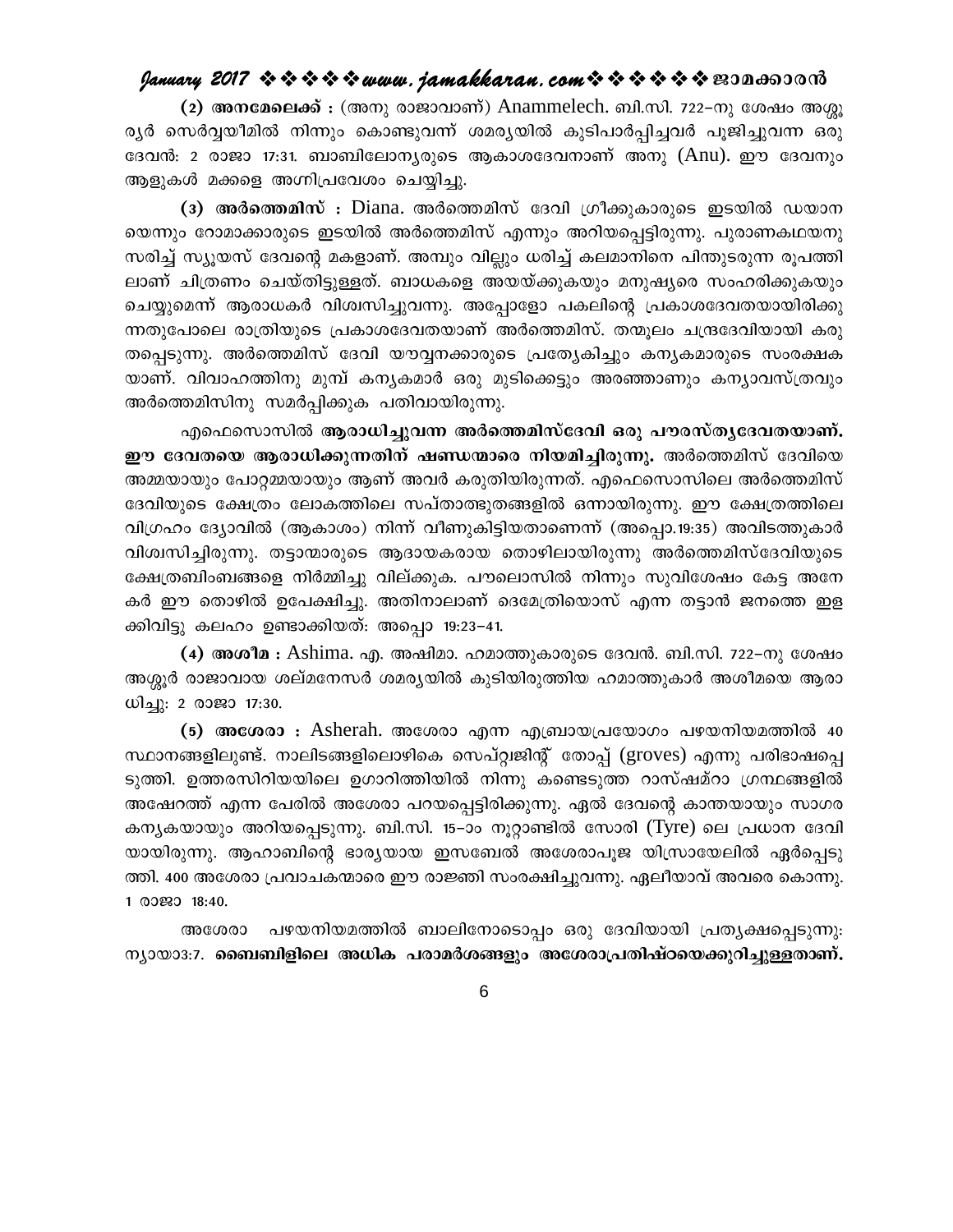അശേരയുടെ മറ്റുപേരുകളാണ് അസ്തോരെത്ത്, അനാത് എന്നിവ. ഒരു കൈയ്യിൽ ലില്ലിപുവും മറുകയ്യിൽ സർപ്പവുമേന്തി സിംഹത്തിന്മേൽ സവാരിചെയ്യുന്ന നഗ്നസ്ത്രീയായി ചിത്രീക രിക്കപ്പെട്ടിരുന്നു. അശേരാതല തിരിഞ്ഞ ധാർമ്മികാർത്ഥത്തിൽ വിശുദ്ധ (കുദ്ഷു) എന്നു വിളി ക്കപ്പെടുന്നു. ഈ വിശുദ്ധയ്ക്കുവേണ്ടി സമർപ്പിക്കപ്പെട്ട പുരുഷമൈഥുനക്കാരാണ് കെദ്ഷീം: ആവ 23:18; 1 രാജാ 14:24; 15:12; 22:46. യിസ്രായേലിൽ ഇവൾ മാലിനൃത്തിനു കാരണമായി ത്തീർന്നു. കാമവും കുരുതിയും കനാന്യമതത്തിന്റെ പ്രത്യേകതകളാണ്. ബാൽപുരാണശകല ത്തിൽ അനാത് നാശത്തിന്റെ അട്ടഹാസവുമായി പ്രത്യക്ഷപ്പെടുന്നു. ഏതോ കാരണത്താൽ അവൾ യുവാക്കളും വൃദ്ധരുമായി മനുഷ്യവർഗ്ഗത്തെ മുഴുവൻ കുരുതി കഴിച്ച് മനുഷ്യരക്ത ത്തിൽ കഴുത്തോളം മുങ്ങി മുന്നോട്ടു നീങ്ങി. ബാബിലോനൃദേവന്മാരുടെ പട്ടികകളിൽ അഷ്റാത്തും എന്ന ഒരു ദേവതയെ കാണാം. ദക്ഷിണ അറേബ്യയിൽ ചന്ദ്രദേവന്റെ ഭാര്യയായി അതിറാത്ത് പൂജിക്കപ്പെട്ടുവന്നു. ഏലിയാവിന്റെ കാലത്ത് ഇസബേലിന്റെ മേശയിങ്കൽ ഭക്ഷി ച്ചുവന്ന 400 അശേരാഫ്രവാചകന്മാർ ഉണ്ടായിരുന്നു: 1 രാജാ 18:19. യെശുശലേം ദൈവായത്തിൽ മനശ്ശെരാജാവ് അശേരയെ പ്രതിഷ്ഠിച്ചു: 2 രാജാ 21:7. അദ്ദേഹത്തിന്റെ കാലത്ത് ദേശമെങ്ങും അനേകം പൂജാസ്ഥാനങ്ങൾ അശേരയ്ക്കുണ്ടായിരുന്നു. യോശീയാവിന്റെ കാലത്തുണ്ടായ നവോ ത്ഥാനത്തിൽ അശേരാപൂജ നാമാവശേഷമായി.

അശേരാദേവിയുടെ പൂജ ബാൽവിഗ്രഹങ്ങളോടു ചേർത്താണ് പറയപ്പെടുക. ഗിദെയോൻ ബാലിന്റെ ബലിപീഠം ഇടിച്ചുകളയുകയും ഒപ്പം അശേരാപ്രതിഷ്ഠ വെട്ടിക്കളയുകയും ചെയ്തു: ന്യാ 6:25. ആസാരാജാവിന്റെ അമ്മയായ മയഖാ അശേരയ്ക്ക് ഒരു മ്ലേച്ഛവിഗ്രഹം ഉണ്ടാക്കിയ തുകൊണ്ട് അവളെ രാജ്ഞിസ്ഥാനത്തു നിന്നും നീക്കിക്കളഞ്ഞു: 1 രാജാ 15:13. നിന്റെ ദൈവ മായ യഹോവെക്കു നീ പണിയുന്ന യാഗപീഠത്തിന്നരികെ യാതൊരു അശേരാപ്രതിഷ്ഠയും പ്രതിഷ്ഠിക്കരുതെന്ന് (ആവർ 16:21) യഹോവ യിസ്രായേൽ ജനത്തോടു കല്പിച്ചു. യിസ്രായേ ലിൽ മതനവീകരണത്തിനു ശ്രമിച്ച എല്ലാ രാജാക്കന്മാരും അശേരാപ്രതിഷ്ഠകൾ നശിപ്പിക്കു ന്നതിൽ ബദ്ധശ്രദ്ധരായിരുന്നു: 1 രാജ 16:33; യെശ 17:7.

(6) അശ്വിനി : Castor and pollux. ഗ്രീക്കുപുരാണത്തിൽ സൂയസ്ദേവന്റെ പുത്രന്മാ രാണ് കാസ്റ്ററും പൊള്ളക്സും. മിഥുനം രാശിയിലെ (Gemini Constellation) ഏറ്റവും പ്രകാശം കൂടിയ രണ്ടു നക്ഷത്രങ്ങളാണ് അശ്വിനികൾ. കടൽയാത്രക്കാരുടെ കാവൽദേവന്മാരാണിവർ. കടലിൽ ആപത്തു സംഭവിക്കുമ്പോൾ അശ്വിനിദേവകൾ സഹായിക്കുമെന്ന് പൊതുവെ വിശ്വ സിക്കപ്പെടുന്നു. മാൽത്തദ്വീപിൽ നിന്നും ബദ്ധനായ പൗലൊസ് സഞ്ചരിച്ച കപ്പലിന്റെ ചിഹ്നം അശ്വിനി ആയിരുന്നു: അപ്പൊ 28:11. അശ്വതി നക്ഷത്രത്തിന്റെ ദേവതാസ്ഥാനം വഹിക്കുന്നവ രാണ് അശ്വനീദേവന്മാർ. ഇവർ ഇരട്ടകളും അതിസുന്ദരന്മാരും ദേവലോകഭിഷഗ്വരന്മാരുമാണ്. ഇരുപത്തേഴു നക്ഷത്രങ്ങളിൽ ആദ്യത്തേതാണ് അശ്വതി. മൂന്നു നക്ഷത്രങ്ങളുടെ യോഗം കൊണ്ട് അശ്വമുഖം പോലെ ആകാശത്തിൽ കാണപ്പെടുന്നു.

(7) അസ്തോരെത്ത് : Ashtoreth. കനാനൃർ, സീദോനൃർ, മോവാബൃർ, അശ്ശൂരൃർ തുട ങ്ങിയവർ പൂജിച്ചിരുന്ന ഒരു സന്താനദേവത. ശുക്രഗ്രഹവുമായി ഇതിനെ ബന്ധിപ്പിക്കുന്നുണ്ട്. ലജ്ജയെക്കുറിക്കുന്ന എബ്രായപദമായ ബോഷെത്തിന്റെ സ്വരങ്ങൾ മനഃപൂർവ്വം ചേർത്താണ് അസ്തോരെത്ത് എന്ന പേരിന് എബ്രായർ സ്വരീകരണം നല്കിയത്. സുമേര്യരുടെ മാതൃദേവ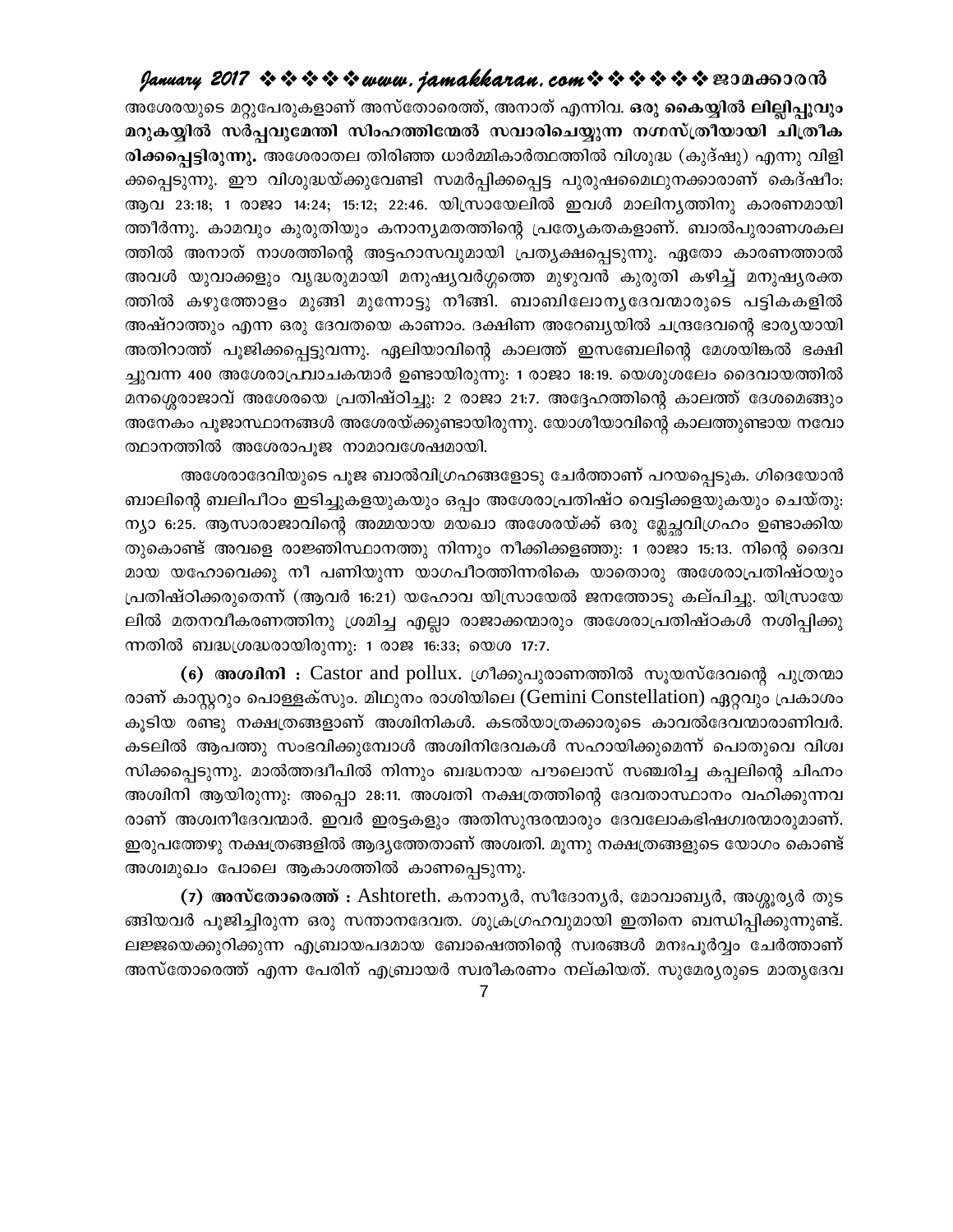#### January 2017 ❖ ❖ ❖ ❖ ❖ www.jamakkaran.com ❖ ❖ ❖ ❖ ❖ ≌3Da6S30 ൻ

തയായ 'ഇനാന്ന' യുമായും ബാബിലോണിലെ ഇഷ്ടാർ, പാലസ്തീനിലെ അശേരാ എന്നീ ദേവതകളുമായും പല സാമൃങ്ങളും അസ്തോരെത്തിനുണ്ട്. അസ്തോരെത്ത് പുജയോടനുബ ന്ധിച്ച് അനേകം മ്ലേച്ചാചാരങ്ങൾ നിലവിലിരുന്നു. ഒരുവക കാമപൂജയായിരുന്നു അത്. കനാനി ലെത്തിയ യിസ്രായേൽ മക്കൾ യഹോവയെ ഉപേക്ഷിച്ച് ബാലിനെയും, അസ്തോരെത്ത് പ്രതി ഷ്ഠകളെയും സേവിച്ചു: നൃായാ 2:13, 10:6. ശമുവേൽ പ്രവാചകന്റെ കാലത്ത് അസ്തോരെത്ത് പൂജ വളരെയധികം വ്യാപിച്ചു കഴിഞ്ഞു. 1 ശമു 7:3,4; 12:10. കൊല്ലപ്പെട്ട ശൗലിന്റെ ആയുധ വർഗ്ഗം ഫെലിസ്തൃർ എടുത്ത് അസ്തോരെത്തിന്റെ ക്ഷേത്രത്തിൽ സൂക്ഷിച്ചു: 1 ശമു 3:10, 1 ദിന 10:10. ശലോമോൻ സീദോന്യദേവിയായ അസ്തോരെത്തിനെ ചെന്നുസേവിച്ചു. 1 രാജാ 11:5. യെരുശലേമിന്നെതിരെ നാശപർവ്വതത്തിന്റെ വലത്തുഭാഗത്ത് ശലോമോൻ അസ്തോരെ ത്തിനു പൂജാഗിരി പണിതു: 2 രാജാ 23:13. യോശീയാ രാജാവ് ഈ പൂജാഗിരിയെ നശിപ്പിച്ചു.

(8) ഇന്ദ്രൻ : Jupiter. ഗ്രീസിലെ സുയസ് (Zeus) ദേവനെയാണ് മലയാളത്തിൽ ഇന്ദ്രൻ എന്നു വിവർത്തനം ചെയ്തിരിക്കുന്നത്. ഗ്രീക്കുകാരുടെ പരമദേവനാണ് സൂയസ്. ആകാശദേ വനായ സൂയസിന്റെ നിയന്ത്രണത്തിലാണ് കാറ്റ്, മേഘം, മഴ, ഇടി തുടങ്ങിയ പ്രകൃതിശക്തി കൾ. അന്ത്യൊക്കസ് നാലാമൻ യെഹൂദാമതത്തെ ഉന്മൂലം ചെയ്യാനുളള ശ്രമത്തിൽ യെരുശലേം ദൈവാലയത്തെ അശുദ്ധമാക്കി ഒളിമ്പസ്സിലെ സൂയസ് ദേവനെ പ്രതിഷ്ഠിക്കുവാൻ നിർദ്ദേശം നല്കി. ലുസ്ത്രയിലെ ഒരു മുടന്തനെ പൗലൊസ് സൗഖ്യമാക്കി. ഇതു കണ്ടിട്ട് ജനം ബർന്ന ബാസിനെ ഇന്ദ്രൻ എന്നും പൗലൊസിനെ മുഖ്യപ്രസംഗിയാകയാൽ ബുധൻ എന്നും പേർവി ളിച്ചു. അപ്പോ. 14:8–13. പട്ടണത്തിന്റെ മുമ്പിലുള്ള ഇന്ദ്രക്ഷേത്രത്തിലെ പുരോഹിതൻ ഇന്ദ്രനു യാഗം കഴിക്കുന്നതുപോലെ യാഗം കഴിക്കുന്നതിന് കാളകളും പൂമാലകളും കൊണ്ട് അപ്പൊ സ്തലന്മാരുടെ അടുക്കൽ വന്നു.

(9) കാളക്കുട്ടി പൂജ : Calf worship. മോശ പർവ്വതത്തിൽ നിന്ന് ഇറങ്ങി വരുവാൻ താമസിക്കുന്നു എന്നറിഞ്ഞ് ജനം അഹരോന്റെ അടുക്കൽചെന്ന് തങ്ങളുടെ മുമ്പിൽ നടക്കു ന്നതിന് ഒരു ദൈവത്തെ ഉണ്ടാക്കിക്കൊടുക്കുവാൻ ആവശ്യപ്പെട്ടു. അഹരോന്റെ നിർദ്ദേശമനു സരിച്ച് അവരുടെ കാതിലെ പൊൻകുണുക്കുകൾ കൊണ്ടുവന്ന് ഒരു കാളക്കുട്ടിയെ വാർത്തു ണ്ടാക്കി. പുറ:32:16; ആവ 9:16; നെഹെ 9:18; സങ്കീ 106:19,20. മിസ്രയീമിൽ വന്നു തങ്ങളെ വീണ്ടെടുത്തു കൊണ്ടുവന്ന യഹോവയുടെ പ്രതിരൂപമായിട്ടാണ് ഈ വിഗ്രഹത്തെ യിസ്രായേ ല്യർ കണക്കാക്കിയത്. പൗരസ്ത്യദേശങ്ങളിൽ അക്കാലത്ത് കാള പരക്കെ പൂജിക്കപ്പെട്ടിരു ന്നു. അശ്ശൂര്യരുടെ ഇടയിൽ ചിറകുള്ള കാള സർവ്വസാധാരണമായിരുന്നു. കാള പൗരുഷത്തി ന്റെയും വീര്യത്തിന്റെയും പ്രതീകമാണ്.

രാജ്യം വിഭജിക്കപ്പെട്ടശേഷം യിസ്രായേൽരാജാവായ യൊരോബെയാം രണ്ടു സ്വർണ്ണ ക്കാളക്കുട്ടികളെ ഒന്നിനെ തെക്കേഅറ്റത്തുള്ള ബെഥേലിലും മറ്റേതിനെ വടക്കുള്ള ദാനിലു മായി പ്രതിഷ്ഠിച്ചു. 1 രാജാ 12:29; 2 രാജാ 17:16; 2 ദിന 11:14,15. കനാന്യകാളപ്രതിഷ്ഠകളെ യഹോവയുടെ ആരാധനയോടു പൊരുത്തപ്പെടുത്തുകയായിരുന്നു ഇതിന്റെ ലക്ഷ്യം. യഹോവ കാളക്കുട്ടിയുടെ മേൽ അദൃശൃമായി ആരൂഢനായിരിക്കുകയാണെന്നവർ കരുതി. യെരോബെയാം ഏർപ്പെടുത്തിയ ഈ വിമതാരാധന അപകടമായിത്തീർന്നു. യിസ്രായേൽ വിഗ്രഹാരാധനയുടെ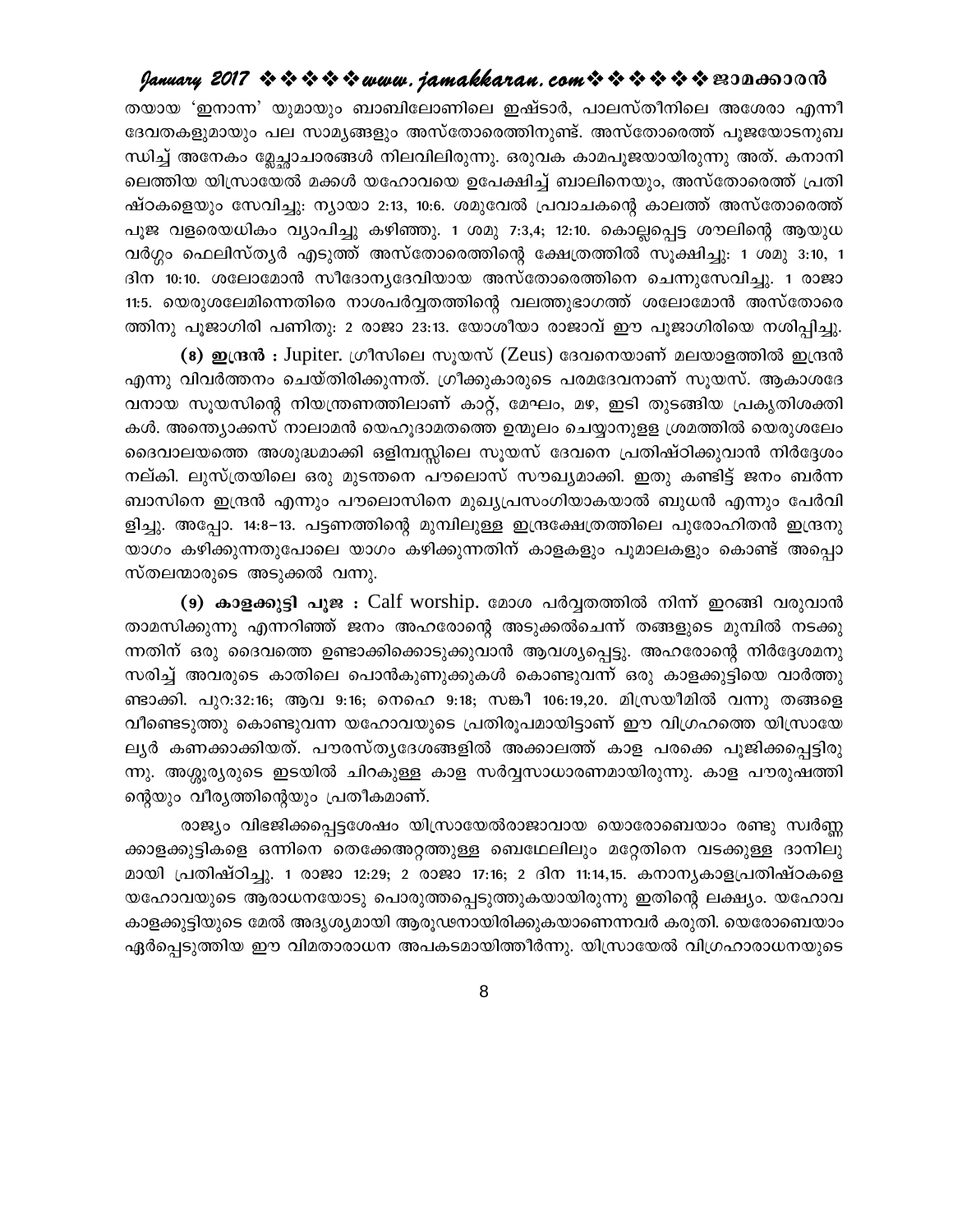#### January 2017 ❖ ❖ ❖ ❖ ❖ www.jamakkaran.com ❖ ❖ ❖ ❖ ❖ ※ ≌3Do63000

വിളനിലമായി മാറി. ഈ വിഗ്രഹാരാധന പില്ക്കാലത്ത് നെബാത്തിന്റെ മകനായ യെരോബെ യാമിന്റെ പാപം എന്ന അപരനാമത്തിൽ അറിയപ്പെട്ടു. കാളക്കുട്ടി ആരാധനയെ ഹോശേയാപ്ര വാചകൻ ശക്തമായ ഭാഷയിൽ അപലിപിച്ചിട്ടുണ്ട്.

(10) കീയൂൻ : Chiun. എ.കിയ്യൂൻ. നക്ഷത്രദേവനാണ് കീയൂൻ: ആമോ 5:26. ശനിയുടെ അശ്ശൂര്യൻ നാമമാണ് കൈവാൻ. മസ്സൊറെറ്റിക് പാഠത്തിൽ വെറുപ്പിനെ കാണിക്കുന്ന ഷിക്കുറ്റ്സ് എന്ന പദത്തിന്റെ സ്വരങ്ങളെ മനഃപൂർവ്വം ചേർത്താണ് കൈവാനെ കീയുനാക്കിയത്. സെപ്റ്റ്വ ജിന്റിൽ രേഫാൻദേവന്റെ നക്ഷത്രം എന്നു കാണുന്നു. സന്നദ്രീംസംഘത്തിനു മുമ്പിൽ സ്തെഫാ നൊസ് ആമോ.5:26 ഉദ്ധരിച്ചത് സെപ്റ്റ്വജിന്റിൽ നിന്നായിരുന്നു. "നിങ്ങൾക്കു ഉണ്ടാക്കിയ വിഗ്ര ഹങ്ങളായി നിങ്ങളുടെ നക്ഷത്രദേവനായ കീയൂനെയും നിങ്ങളുടെ രാജാവായ സിക്കൂത്തി നെയും നിങ്ങൾ ചുമന്നുകൊണ്ടു പോകേണ്ടിവരും." ആമോ 5:26.

(11) കെമോശ് : Chemosh. മോവാബൃരുടെ ദേശീയദേവൻ. കെമോശിന് കുഞ്ഞുങ്ങളെ അഗ്നിപ്രവേശനം ചെയ്യിപ്പിച്ചിരുന്നു. 2 രാജാ 3:26,27. യിസ്രായേൽ മോവാബിനെ കീഴടക്കു വാൻ കാരണം കെമോശിന്റെ ക്രോധമാണെന്നു മോവാബ്യശിലയിൽ രേഖപ്പെടുത്തിയിട്ടുണ്ട്. ശലോമോൻ രാജാവ് യെരുശലേമിനു എതിരെയുള്ള മലയിൽ കെമോശിനു പൂജാഗിരി പണി തു. 1 രാജാ 11:7. മൂന്നു നൂറ്റാണ്ടുകൾക്കുശേഷം യോശിയാരാജാവ് അതിനെ നശിപ്പിച്ചു. 2 രാജാ 23:13.

(12) ശദ് ദേവൻ : Gad, troop (KJV). കനാനിലെ ഒരു സൗഭാഗൃദേവത. വ്യാഴഗ്രഹത്തെ ദേവനാക്കിയതാണെന്ന് കരുതപ്പെടുന്നു. യെശ 65:11.

(13) തമ്മൂസ് : Thammus. യെരുശലേം ദൈവാലയത്തിന്റെ വടക്കേവാതിലിൽ സ്ത്രീകൾ തമ്മൂസിനു വേണ്ടി കരഞ്ഞു കൊണ്ടിരിക്കുന്നത് യെഹസ്കേൽ പ്രവാചകൻ 8:14 കണ്ടു. ഇഷ്ടാർ ദേവിയുടെ കാമുകനാണ് തമ്മുസ്. ആണ്ടുതോറും ബാബിലോന്യർ തമ്മുസിന്റെ മരണത്തിൽ കരയുമായിരുന്നു. തമ്മുസ് പുജയുടെ ഈ അനുഷ്ഠാനം വിശ്വാസത്യാഗിനികളായ എബ്രായ സ്ത്രീകൾ അനുവർത്തച്ചു. തമ്മൂസിന്റെ യഥാർത്ഥനാമം അഡോണിസ് ആണെന്നു കരുതപ്പെ ടുന്നു. ഈജിപ്റ്റിലെ ഒസിരിസ്, ഫ്രൂഗ്യയിലെ ആറ്റിസ് എന്നങ്ങനെ ആണ്ടുതോറും മരിക്കയും ജീവൻ പ്രാപിക്കുകയും ചെയ്യുന്ന ദേവന്മാരുമായും അഡോണിസിനെ സാമ്യപ്പെടുത്തി. തമ്മൂ സിന്റെ മുദ്ര കുരിശാണ്. വർഷംതോറും ശിശിരകാലത്ത് തമ്മൂസ് അധോലോകത്ത് അപ്രത്യ ക്ഷമാകുകയും വസന്തകാലത്ത് പുതിയജീവൻ പ്രത്യക്ഷപ്പെടുകയും ചെയ്യും. ബാബിലോന്യ കലണ്ടറിലെ നാലാമത്തെ മാസം തമ്മുസ് ആണ്. പില്ക്കാലത്ത് യെഹുദന്മാരും നാലാംമാ സത്തെ (ജൂൺ, ജൂലൈ) തമ്മൂസ് എന്നു വിളിച്ചു.

(14) തർത്തക് : Tartak. അശ്ശൂർരാജാവ് ശമര്യയിൽ കുടിപാർപ്പിച്ച അവ്വക്കാർ ആരാ ധിച്ച മറ്റൊരു ദേവൻ. 2 രാജാ 17:31. ഇത് കഴുതയുടെ രൂപമുള്ള ഒരു വിഗ്രഹമാണെന്ന് ബാബി ലോന്യൻ തല്മുദിൽ പറയുന്നു.

(15) ദാഗോൻ : Dagon. ഒരു പ്രാചീന മെസൊപ്പൊട്ടേമൃൻ ദേവൻ. മത്സൃത്തിന്റെ ഉടലും മനുഷ്യന്റെ ശിരസ്സും കൈകളും ആണ് രൂപം. 1 ശമു 5:4. റാസ്ഷമ്രാ പുരാണമനുസരിച്ച് ദാഗോന്റെ മകനാണ് ബാൽ. ദാഗോന്റെ ഫെലിസ്ത്യരുടെ ദേശീയദേവനായിരുന്നു. അസ്തോദ്,

 $\mathsf 9$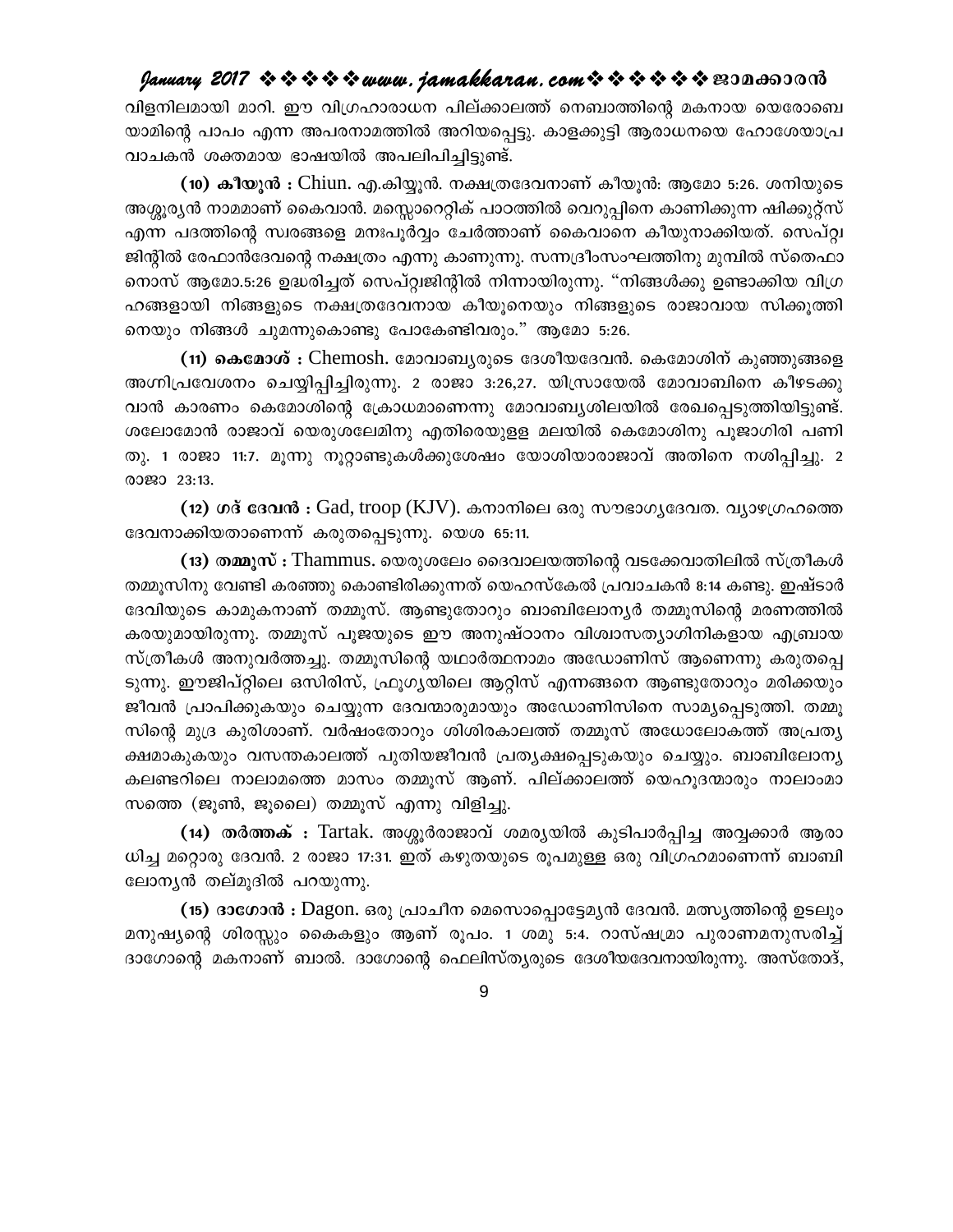ഗസ്സ തുടങ്ങിയ പട്ടണങ്ങളിൽ ദാഗോന്റെ ക്ഷേത്രങ്ങൾ ഉണ്ടായിരുന്നു. ന്യായാ 16:23–30. യിസ്രാ യേൽ മക്കൾ വാഗ്ദത്തനാട് കീഴടക്കുന്നതിനു മുമ്പുതന്നെ ദാഗോന്റെ പൂജ കനാനിൽ വ്യാപി ച്ചിരുന്നു. കനാന്യരിൽ നിന്നായിരിക്കണം ഫെലിസ്ത്യർ ദാഗോനെ സ്ഥീകരിച്ചത്. ശിംശോന്റെ മരണരംഗം ദാഗോന്റെ ക്ഷേത്രം ആയിരുന്നു. ക്ഷേത്രം തകർന്നു വീണപ്പോൾ ശിംശോനോ ടൊപ്പം ഫെലിസ്തൃരും മരിച്ചു. ന്യായാ 16:21–30. അസ്തോദിൽ ദാഗോന്റെ ക്ഷേത്രത്തിലായി രുന്നു ഫെലിസ്ത്യർ യഹോവയുടെ പെട്ടകം കൊണ്ടുവച്ചത്. 1 ശമു 5:2–5. ഗിൽബോവയിൽ നിഹതനായി വീണ ശൗൽ രാജാവിന്റെ തലയെ ഛേദിച്ച് ഫെലിസ്തൃർ ബേത്ത്ശാനിൽ ദാഗോന്റെ ക്ഷേത്രത്തിൽ ബന്ധിച്ചു 1 ശമൂ 31:8–10; 1 ദിന 10:8–10. യുദ്ധക്കളത്തിൽ ദാഗോന്റെ വിഗ്രഹങ്ങളെ ചുമന്നുകൊണ്ടുപോകുന്ന പതിവ് ഫെലിസ്തൃർക്ക് ഉണ്ടായിരിക്കുന്നിരിക്കണം. 2 (02) 5:21.

(16) നിബ്ഹസ് : Nibhaz. അശ്ശൂർരാജാവ് ശമരൃയിൽ കുടിപാർപ്പിച്ച അവ്വക്കാർ നിബ്ഹ സിനെ ആരാധിച്ചു. 2 രാജാ 17:31. ഈ ദേവനെക്കുറിച്ച് മറ്റൊന്നും അറിയാൻ കഴിഞ്ഞിട്ടില്ല.

(17) നിസ്റോക് : Nisroch. അശ്ശൂർരാജാവായ സൻഹേരീബാ (ബി.സി. 765–681) ആരാ ധിച്ചിരുന്ന ഒരു ദേവൻ. നിസ്റോക്കിന്റെ ക്ഷേത്രത്തിൽ വച്ചാണ് പുത്രന്മാരായ അദ്രമേലെക്കും ശരേസറും പിതാവിനെ വധിച്ചത്. 2 രാജാ 19:36,37. യെശ 37:38. രാജകഴുകന്റെ ആകൃതിയിലു ളള ദേവനാണ് നിസ്റോക്. മർദ്ദൂക്കുമായി അടുത്തബന്ധമുണ്ട്.

(18) നെബോ : Nebo. അക്കാ. നാബൂ. ബാബിലോന്യദേവൻ: യെശ 46:1. ശാസ്ത്രത്തി ന്റെയും സാഹിത്യാദികലയുടെയും അധിദേവത. ബാബിലോണിനടുത്തുള്ള ബോർസിപ്പാ ആണ് പ്രധാന ആരാധനകേന്ദ്രം. അശ്ശൂർ രാജാവായ അഷൂർ ബനിപ്പാൾ (അസ്നപ്പാർ എസ്രാ 4:10) നെബോയെ ആരാധിച്ചിരുന്നു. യെശയ്യാപ്രവാചകൻ 46:1. ബാബിലോണിന്റെ പ്രതീകമായി നെബോവിനെ പറഞ്ഞിട്ടുണ്ട്.

(19) നെഹുഷ്ഠാൻ : (താമ്രവസ്തു) Nehushtan. മോശ മരുഭൂമിയിൽ ഉയർത്തിയ താമ്ര സർപ്പത്തിനു നല്കിയ പേർ. യിസ്രായേൽ മക്കൾ ഇതിനെ പുജാവസ്തുവാക്കി മാറ്റി. 2 രാജാ 18:4. തന്മൂലം വിഗ്രഹാരാധന ദേശത്തു നിന്ന് ഉച്ചാടനം ചെയ്യാനുള്ള ശ്രമത്തിൽ ഹിസ്ക്കിയാ രാജാവ് നെഹുഷ്ഠാനെ ഉടച്ചുകളഞ്ഞു. 2 രാജാ 18:4.

(20) നേർഗാൽ : (മഹാനഗരത്തിന്റെ കർത്താവ്) Nergal. ബാബിലോണിലെ സുര്യദേ വൻ. 2 രാജാ 17:30. ബാബിലോണിലെ കൂഥയായിരുന്നു നേർഗാലിന്റെ പ്രധാന പൂജാകേന്ദ്രം. അശ്ശൂർ രാജാവ് ശമര്യയിൽ കൊണ്ടുചെന്നു കുടിപാർപ്പിച്ച ആൾക്കാർ നേർഗാലിനെ ആരാധി ച്ചു. 2 രാജാ 17:24, 30,33. പ്ലേഗ്, യുദ്ധം, വെള്ളപ്പൊക്കം ഇവയ്ക്കു കാരണഭൂതനായി കരുതപ്പെ ട്ടിരുന്നു. ബാബേൽ രാജാവായ നെബൂഖദ്നേസരിന്റെ പ്രഭുക്കന്മാരിൽ ഒരുവനായ നേർഗ്ഗൽ ശരേസറിന്റെ പേരിൽ ഈ ദേവനെ കാണാം. യിരെ 39:3,13.

(21) ബാൽ : Baal. എബ്രായഭാഷയിൽ ബാലിന് ഉടമസ്ഥൻ, യജമാനൻ, കർത്താവ്, നാഥൻ എന്നീ അർത്ഥങ്ങളുണ്ട്. ബാൽ എന്ന പദം ദേവന്മാരോടും മനുഷൃരോടും ചേർത്ത് ഉടമയെയും ദേശത്തെയും കുറിക്കുവാൻ പ്രയോഗിക്കും. യിസ്രായേൽമക്കൾ കനാനിൽ പ്രവേ ശിച്ചകാലത്ത് ഓരോ സ്ഥലത്തിനും നാഥനായി ഓരോ ദേവനെ (ബാൽ) പ്രതിഷ്ഠിച്ചിരുന്നു.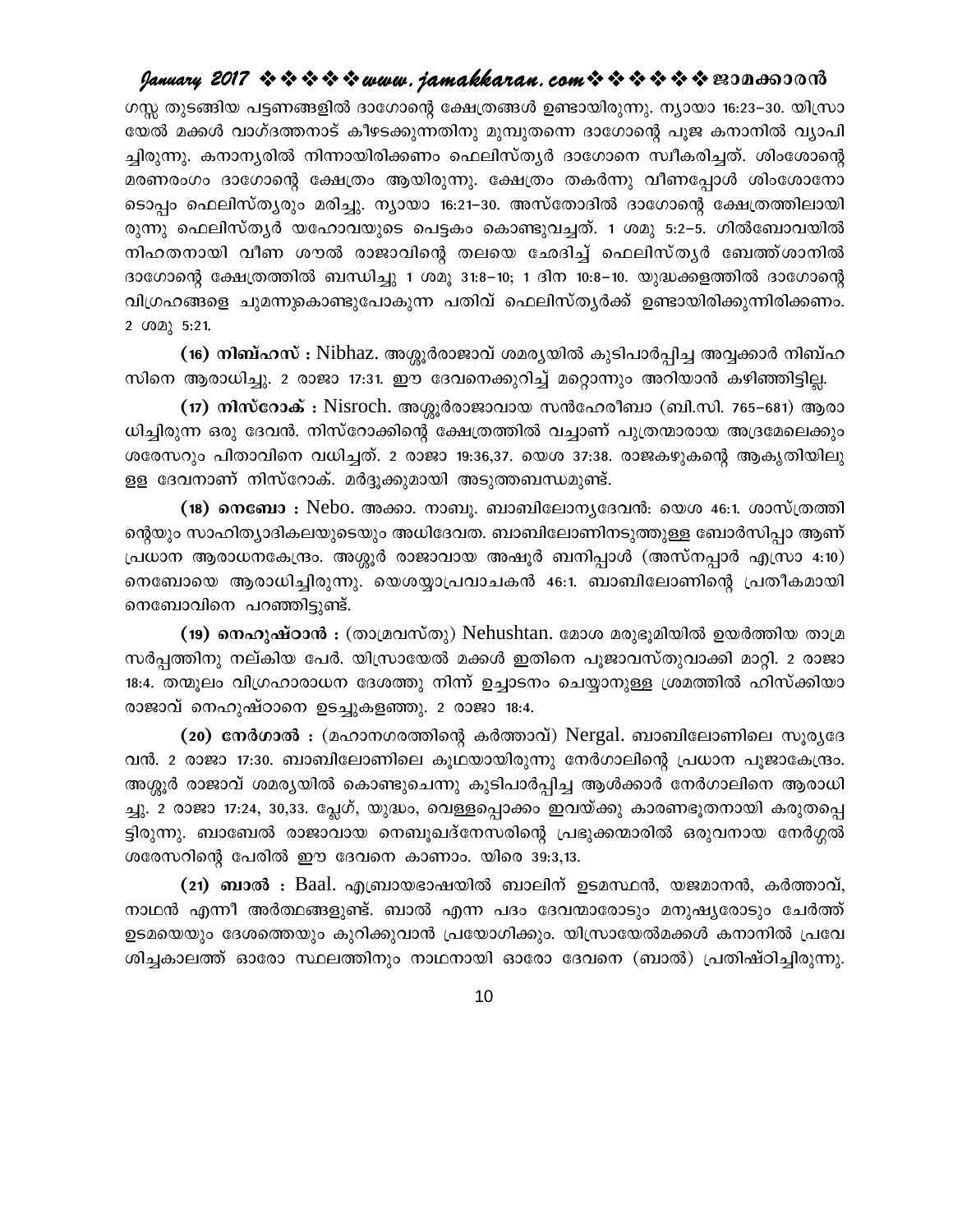കനാനൃദേവഗണത്തിന്റെ തലവനായിരുന്നു ബാൽ. യിസ്രാലേൽ ജനതയുടെ ചരിത്രത്തിലുട നീളം ബാൽപൂജയുടെ ചിത്രങ്ങൾ കാണാം. ഏൽദേവന്റെ മകനാണ് ബാൽ. കൃഷിയുമായി ബന്ധപ്പെടുത്തി പ്രാചീന കനാനൃരും മെസൊപ്പൊട്ടേമൃരും പൂജിച്ചിരുന്ന ദാഗോന്റെ മകനായും ബാൽ പറയപ്പെടുന്നുണ്ട്. മരണം, വെള്ളപ്പൊക്കം, ഇടി, മിന്നൽ തുടങ്ങിവയുടെ ദേവനാണ് ബാൽ. എല്ലാ മലമുകളിലും ബാലിന്റെ വിഗ്രഹങ്ങൾ പ്രതിഷ്ഠിച്ചിരുന്നു. ബാലിനോടൊപ്പം അശേരപ്രതിഷ്ഠകളും ഉണ്ട്. മൃഗബലി, അനുഷ്ഠാനപരമായ ഭോജനം, കാമോത്മത്തനൃത്തം എന്നിവ ബാൽപുജയുടെ ഭാഗമാണ്. ഉയർന്ന കുന്നിലെ പൂജാഗിരിക്കടുത്ത് സ്തംഭവിഗ്രഹ വും, സമീപത്ത് അശേരാപ്രതിഷ്ഠയും ഉണ്ട്. പുജാഗിരികളിൽ വിശുദ്ധവ്യഭിചാരത്തിന് പ്രത്യേക മുറികളുണ്ട്. പുരുഷമൈഥുനക്കാർ ഇവിടങ്ങളിലുണ്ടായിരുന്നു. 1 രാജാ 14:23–24. ആഹാബ് രാജാവിന്റെ കാലത്തു ബാൽപൂജ യിസ്രായേലിൽ പ്രവൃദ്ധമായി. ഏലീയപ്രവാചകൻ ബാലിന്റെ പ്രവാചകന്മാരെ കർമ്മേൽ പർവ്വതത്തിൽ വച്ച് നേരിടുകയും സത്യദൈവത്തെ വെളിപ്പെടുത്തു കയും ചെയ്തു. തുടർന്ന് ബാലിന്റെ പ്രവാചകന്മാരെ മുഴുവൻ ഏലീയാ പ്രവാചകൻ കൊന്നു. ബാൽപൂജയെ പരസംഗത്തോടുപമിച്ചാണ് ഹോശേയാ പ്രവാചകൻ പറഞ്ഞിട്ടുള്ളത്. ഹോശയ 2:13. വിശ്വാസത്യാഗത്തിന്റെ കാലത്ത് എബ്രായർ തങ്ങളുടെ കുഞ്ഞുങ്ങളെ 'ബാൽ' ചേർത്തു വിളിച്ചു.

(22) **ബാൽ-പെയോർ** : (പെയോറിന്റെ നാഥൻ) Baal peor. പെയോർമലയിൽ ആരാ ധിക്കപ്പെട്ടുവന്ന മോവാബ്യദേവൻ. മോവാബ്യരുടെ ദേശീയ ദേവനായ കെമോശ് തന്നെയാ വാം ഈ ബാൽപെയോർ. യിസ്രായേൽമക്കൾ ശിത്തീമിൽ താവളമടിച്ചിരിക്കുമ്പോൾ മോവാ ബൃസ്ത്രീകളുമായി പരസംഗം ചെയ്തു. അവർ കാമവൈകൃതങ്ങളോടു കൂടി ബാൽ പെയോ രിനെ പൂജിച്ചു. ഇതിന്റെ ശിക്ഷയായി യിസ്രായേൽ ബാധയാൽ പീഡിപ്പിക്കപ്പെട്ടു. സംഖ്യാ 25:1-9; 31:16; ആവ 4:3; യോശു 22:17; സങ്കീ 106:28; ഹോശ 9:10.

(23) **ബാൽ-ബെരീത്ത്** : (ഉടമ്പടി നാഥൻ) Baal Berith. ഗിദയോന്റെ മരണശേഷം ശെഖേമിൽ ആരാധിക്കപ്പെട്ട ദേവൻ. ന്യായാ 8:33; 9:4. ഉടമ്പടി ദേവൻ (ഏൽ ബെരീത്ത്) എന്നും പേരുണ്ട്. ന്യായാ 9:46.

(24) ബാൽ സെബുബ് : (ഈച്ചകളുടെ തമ്പുരാൻ) Baal Zebub. ഫെലിസ്തൃനഗര മായ എക്രോനിലെ ദേവൻ. സെബൂബ് എന്ന എബ്രായപദത്തിനർത്ഥം ഈച്ച എന്നത്രേ. ഈച്ച കളുടെ സ്രഷ്ടാവായ ഈ ദേവനു ഈച്ചകളെ നിയന്ത്രിക്കുവാൻ കഴിയും എന്നു വിശ്വസിക്ക പ്പെടുന്നു. യിസ്രായേൽ രാജാവായ അഹസ്യാവ് (ബി.സി.849) മാളികയുടെ കിളിവാതിലിൽ കുടി വീണു ദീനംപിടിച്ചു. ഈ ദീനം മാറുമോ എന്നറിയാൻ അവൻ എക്രോനിലെ ബാൽസെ ബുബിനോടു ചോദിക്കാൻ ദുതന്മാരെ അയച്ചു. 2 രാജാ 1:12–16. മത്തായി 12:24–ൽ ബെയെ തെ്സബൂൽ എന്നു കാണാം. ഭൂതങ്ങളുടെ തലവൻ ആണ് ബെയെത്സെബൂൽ. മത്താ 12:24,27; മർ 3:22; ലൂക്കൊ 11:15,18. സാത്താനും ബെയെത്സെബൂൽ എന്ന പേരുണ്ട്. മത്തായി 12:26; മർക്കൊ 3:23,26; ലൂക്കൊ 11:18. ശേമ്യ സംസാരഭാഷയിൽ വീട്ടുടയവനെ ബെയെസെബൂൽ എന്നു വിളിച്ചുവന്നിരുന്നു. മത്താ 10:25.

(25) **ബുധൻ :** Mercury. റോമിലെ വ്യാപാരദേവത. സൂയസ്ദേവന്റെ പുത്രനായ ഹെർമ്മിസ് ആണ് ബുധൻ. വിപഞ്ചി കണ്ടുപിടിച്ചതും ദേവന്മാരുടെ മുന്നോടിയും മരിച്ചവരെ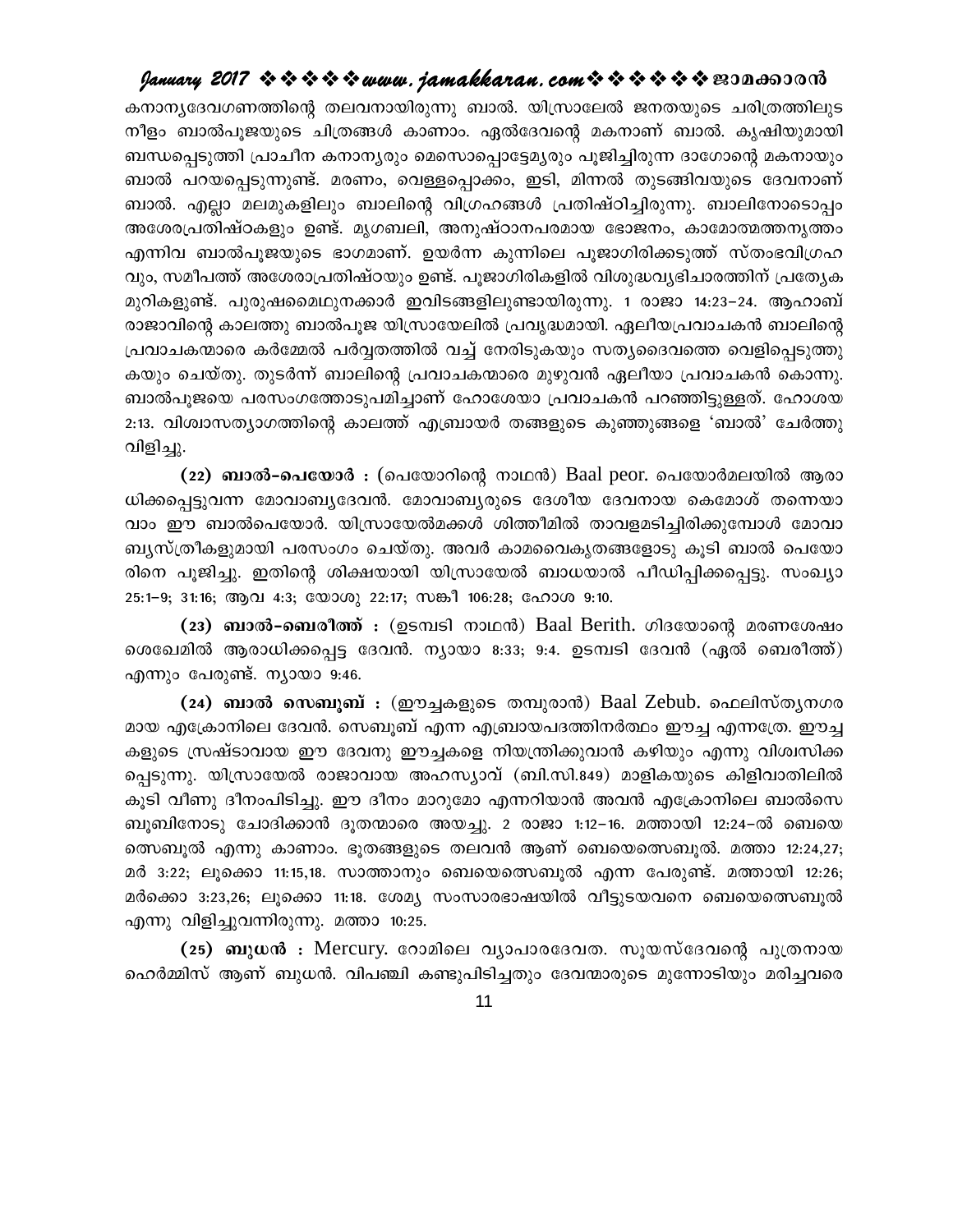പാതാളത്തിലേക്കു കൊണ്ടുപോകുന്നതും ബുധനാണ്. പ്രഭാഷണകലയുടെ അധിദേവത ബുധൻ ആയതുകൊണ്ടാണ് മുഖ്യപ്രസംഗിയായ പൗലോസിനെ ലുസ്രക്കാർ ബുധൻ എന്നു വിളിച്ചത്. അപ്പോ. 14:8-13.

(26) ബേൽ : Bel. അക്കാ. ബേലൂ. ബാലിന്റെ തത്ഭവം. യിരെ 50:2; 51:44; യെശ 46:1. ബാബിലോണിന്റെ കാവൽദേവൻ. യിരെ 51:44. ബാബിലോന്യദേവഗണത്തിന്റെ തലവനായ മർദൂക്കായിരിക്കണം. മർദൂക് എബ്രായർക്കു മെരോദക് ആണ്. സൂര്യദേവനാകയാൽ ഈ ദേവന്റെ ഉത്സവം ആഘോഷിക്കുന്നത് വർഷാരംഭത്തിലെ വസന്തത്തിലത്രെ. പ്രപഞ്ചശക്തിക ളായ കാറ്റ്, കൊടുങ്കാറ്റ് എന്നിവയുടെ ദേവനായി കരുതപ്പെട്ടുവന്നു. ഈ ദേവന്റെ ബിംബത്തെ വണങ്ങുവാനാണ് നെബൂഖദ്നേസർ രാജാവ് ദാനീയേലിനോടും കൂട്ടരോടും കല്പിച്ചതെന്ന് 'ബേലും സർപ്പവും' എന്ന അപ്പൊക്രിഫാ ഗ്രന്ഥം പറയുന്നു.

(27) മിൽക്കോം : (അവരുടെ രാജാവ്) Malcham. അമ്മോന്യരുടെ ദേവൻ. ശലോ മോൻ അമ്മോന്യരുടെ മ്ലേച്ചവിഗ്രഹമായ മിൽക്കോമിനെ സേവിച്ചു. 1 രാജാ 11:5,31. 300 വർഷ ത്തിനുശേഷം യോശീയാരാജാവ് ശലോമോൻ മിൽക്കോമിനു പണിതിരുന്ന പൂജാഗിരികളെ നശിപ്പിച്ചു. 2 രാജാ 23:13.

(28) **മെനി ദേവി** : (വിധി) (Meni). ഭാഗൃദേവതാണ് മെനി. വിശ്വാസത്യാഗത്തിന്റെ കാലത്ത് എബ്രായ ജനത മെനിദേവിയെ ആരാധിച്ചു. യെസ 65:11.

(29) മെരോദാക് : Merodach. മർദൂക് എന്ന അക്കാദിയൻ ദേവന്റെ എബ്രായനാമം. ബാബിലോൺ പട്ടണത്തിന്റെ അധിദേവൻ. യിരെ 50:2. നെബൂഖദ്നേസറും കോരെശും മോരോ ദാക്കിനെ പൂജിച്ചു. ബാബിലോന്യ രാജാക്കന്മാരായ മെരോദാക് ബലദാൻ (യെശ 39:1). എവിൽ മേരോദാകാ 2 രാജാ 25:27 എന്നിവരുടെ പേരുകൾ മെരോദാക് ദേവനുമായി ബന്ധപ്പെട്ടതാണ്.

(30) മൊലേക് : (രാജാവ്) Molech. മെലെക്. (യിരെ 49:1,3), മല്ക്കാം (സെഫ 1:5), മൊലൊക്ക് (അപ്പൊ 7:43; ആമോ 5:26–ൽ രാജാവെന്നു വിവർത്തനം ചെയ്തിരിക്കുന്നു. മിൽക്കോം (1 രാജാ 11:5,33), മോലേക്ക് (1 രാജാ 11:7), മോലെക്ക് (യിരെ 32:35).

അമ്മോന്യരുടെ ദേവൻ : 1 രാജാ 11:5, 33, യിരെ 32:35 ൽ ബാലിനോടു ചേർത്താണ് മൊലേക്കിനെ പറഞ്ഞിട്ടുള്ളത്. മൊലേക്ക് ഒരു പ്രത്യേക ദേവനല്ലെന്നും സ്ഥാനപ്പേർ മാത്രമാ ണെന്നും കരുതുന്ന പണ്ഡിതന്മാർ ഉണ്ട്. മൊലേക്ക് ദേവന് കുഞ്ഞുങ്ങളെ അഗ്നിപ്രവേശം ചെയ്യിച്ചിരുന്നു. അമ്മോന്യർ തങ്ങളെ സംരക്ഷിക്കുന്ന പിതാവായിട്ടാണ് മൊലേക്കിനെ ആരാ ധിച്ചിരുന്നത്. മൊലേക്കിനെ ആരാധിക്കരുതെന്ന് യഹോവ യിസ്രായേൽ ജനത്തോട് കർശന മായി കല്പിച്ചിരുന്നു. ലേവ്യ 20:2–5. വിശ്വാസഭ്രഷ്ടരായ രാജാക്കന്മാർ (യിസ്രായേലിലെയും യെഹുദയിലെയും) തങ്ങളുടെ കുഞ്ഞുങ്ങളെ അഗ്നിപ്രവേശം ചെയ്യിച്ചു. 2 രാജാ 17:17,18, യെഹ 23:4, 36–39. ശലോമോൻരാജാവ് യെരുശലേമിനു എതിരെയുള്ള മലയിൽ മൊലെക്കിനു പൂജാ ഗിരി പണിതു. 1 രാജാ 11:7,8 യെഹൂദാരാജാക്കന്മാരിൽ ആഹാസും മനശ്ശെയുമാണ് തങ്ങളുടെ സന്തതികളെ അഗ്നിപ്രവേശം ചെയ്യിച്ചത്. ആരും തന്റെ മകനെയോ മകളെയോ അഗ്നിപ്രവേശം ചെയ്യിക്കാതിരിക്കേണ്ടതിന് ബെൻ ഹിന്നോം താഴ്വരയിലെ ദഹനസ്ഥലത്തെ യോശീയരാജാവ്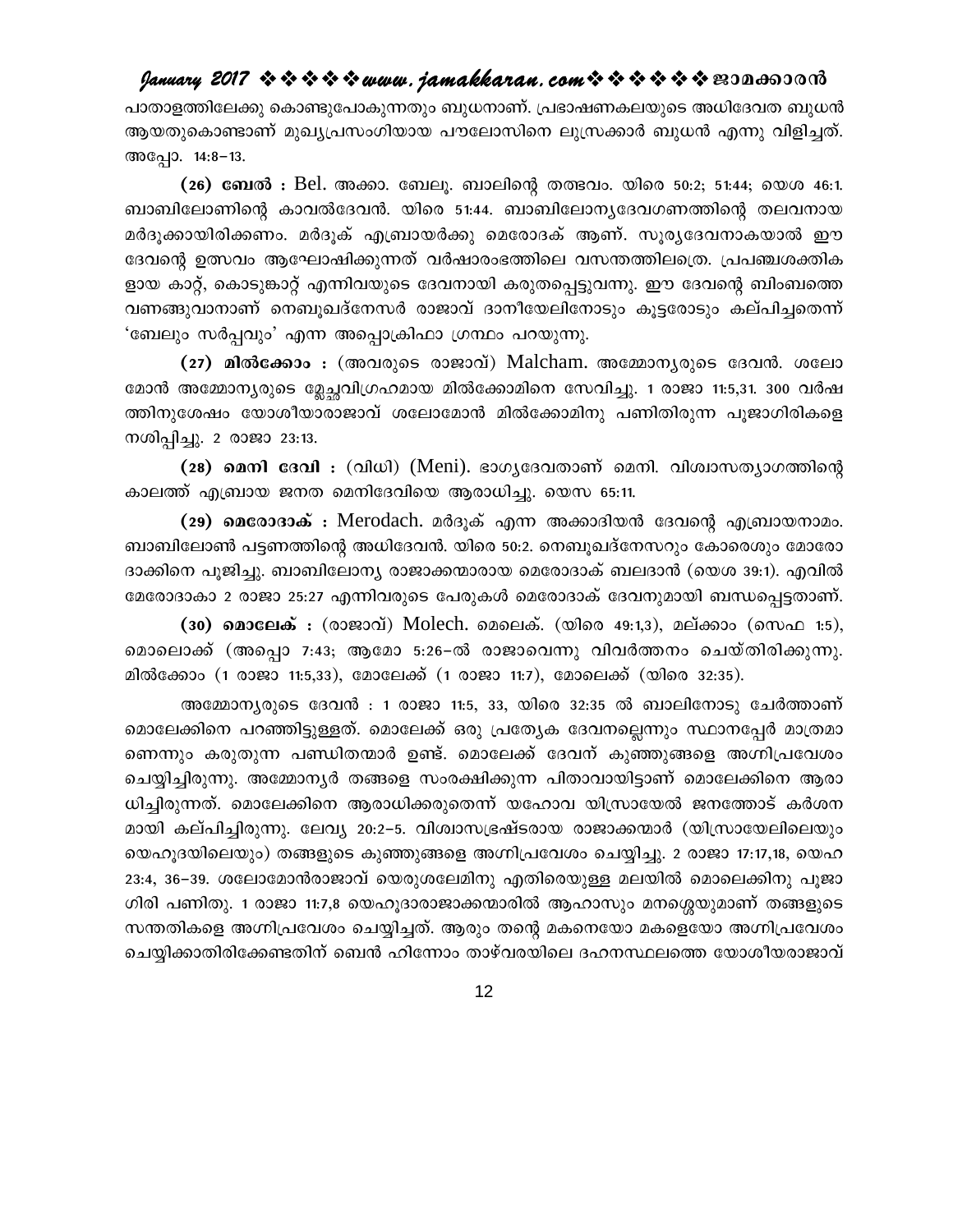അശുദ്ധമാക്കി. 2 രാജാ 23:10–13. എന്നാൽ ഈ ആചാരം പൂർണ്ണമായി മാറിയില്ല. യെഹെ സ്കേൽ പ്രവാചകന്റെ കാലത്ത് അതു തുടർന്നു. യെഹ 20:31.

(31) രിമ്മോൻ : (മാതളനാരകം) Rimmon. ദമ്മേശെക്കിൽ പുജിച്ചുവന്ന ഒരു അരാമ്യ ദേവൻ. 2 രാജാ 5:18. അരാംരാജാവ് രിമ്മോന്റെ ക്ഷേത്രത്തിൽ പതിവായി നമസ്ക്കരിച്ചിരുന്നു. ഹദദ് രിമ്മോന്റെ സംഗൃഹീതരുപമായിരിക്കണം രിമ്മോൻ. അരാമൃരുടെ സുരൃദേവൻ ഹദദ് ആണ്.

(32) രേഫാൻ : Rephan. സ്തെഫാനൊസ് ന്യായാധിപസംഘത്തിനു മുമ്പാകെ ചെയ്ത ഭാഷണത്തിൽ പരാമർശിച്ച ഒരു നക്ഷത്രദേവൻ. അപ്പൊ 7:43. സ്തെഫാനൊസ് (ആമോ 5:26, 27 ലെ സെപ്റ്റ്വജിന്റ് വിവർത്തനത്തെ ഉദ്ധരിക്കയായിരുന്നു.

(33) വനഭൂതം : Satyr. ബാബിലോണിന്റെ ശൂന്യശിഷ്ടങ്ങളുടെ ഇടയിൽ ഭൂതങ്ങൾ നൃത്തം ചെയ്യുമെന്നും (13:21) എദോമൃനഗരങ്ങൾ ശൂനൃമാകുമെന്നും അവിടെ വനഭൂതം വന ഭൂതത്തെ വിളിക്കുമെന്നും (34:14) യെശയ്യാവ് പ്രവചിച്ചു. സായീർ എന്ന എബ്രായ പദത്തെ യാണ് ഭുതമെന്നും വനഭുതമെന്നും രണ്ടു വിധത്തിൽ തർജ്ജമ ചെയ്തിട്ടുള്ളത്. രോമാവൃതൻ എന്നാണ് എബ്രായപദത്തിന്റെ അർത്ഥം. അതു സൂചിപ്പിക്കുന്നത് ആണാടിനെയാണ്. ലേവ്യ 17:7-ൽ ഭൂതം എന്നും 2 ദിന 11:14-ൽ മേഷവിഗ്രഹം എന്നും ഇതേ എബ്രായപദത്തെ പരിഭാഷ പ്പെടുത്തിയിട്ടുണ്ട്. മേഷരൂപത്തിലുള്ള വിഗ്രഹങ്ങളെയോ പ്രസ്തുത വിഗ്രഹങ്ങൾക്കു ചൈതന്യം നല്കുന്ന ഭൂതങ്ങളെയോ ആകണം ഈ പ്രയോഗം സൂചിപ്പിക്കുന്നത്. വെളി 18:2 ലെ ദുർഭൂത ങ്ങളും വനഭുതങ്ങളുടെ ഗണത്തിലുള്ളവയാണ്. യവന, റോമൻ പുരാണകഥകളനുസരിച്ച് ബാക്ക സിന്റെ വനദേവനാണ് satyr അഥവാ വനഭൂതം.

(34) സിക്കുത്ത് : Siccuth. ആമോ 5:26–ൽ രാജാവായ സിക്കൂത്ത് എന്നു പറഞ്ഞിരി ക്കുന്നത് മൊലേക്ക് എന്നും സിക്കൂത്ത് എന്നും വൃത്യസ്തമായി വിവർത്തനം ചെയ്യേണ്ടതാ ണ്. സിക്കുത്ത് ഒരു നക്ഷത്രദേവന്റെ സംജ്ഞാനാമമായിരിക്കാനാണ് സാദ്ധ്യത. ശനിഗ്രഹ ത്തിന്റെ ബാബിലോനൃൻ പേരായ സാക്കൂത്ത് സിക്കൂത്ത് തന്നെ ആകണം. ബാബിലോനൃർ ശനിയെ കൈമനു എന്നുവിളിച്ചു. അതിന്റെ ആധുനിക രൂപങ്ങളാണ് കൈവാനു–വും കീയൂനും. ആമോ 5:26.

(35) സൂ**ക്കോത്ത് ബെനോത്ത്** : (പുത്രിമാരുടെ കൂടാരം) Succoth - Benoth. ശമര്യ യിൽ കുടിപാർപ്പിക്കപ്പെട്ട ബാബിലോന്യർ പ്രതിഷ്ഠിച്ച വിഗ്രഹം. 2 രാജാ 17:30. മർദൂക്കിന്റെ ഭാരൃയായ സാർപ്പാനിത്തും (Zarpanitum) ആണെന്നു കരുതപ്പെടുന്നു.

#### ഉപസംഹാരം

വിഗ്രഹാരാധന എന്നാൽ എന്തെന്നും, അതിനാൽ ഉണ്ടാകുന്ന തിന്മകളും വിശദമായി വചന വെളിച്ചത്തിൽ നാം കണ്ടു. വീണ്ടും ജനിച്ച ദൈവമക്കളോട് ആണ് വിഗ്രഹാരാധന വേണ്ട എന്ന് ദൈവം കല്പിക്കുന്നത്. നമ്മുടെ പരിചയത്തിനടുത്തുള്ളവർ ക്രിസ്ത്യാനികൾ എന്നു പറയുമ്പോൾത്തന്നെ വിഗ്രഹാരാധനയും ഉള്ളവരാണെങ്കിൽ അവർ മാനസാന്തരപ്പെട്ട്, വീണ്ടും ജനിച്ച് ദൈവമക്കളാകാനും സത്യത്തിലും ആത്മാവിലും ജീവനുള്ള ദൈവത്തെ ആരാധിച്ച് 'സത്യാരാധകരാകാനും' അവർക്കു വേണ്ടി പ്രാർത്ഥിക്കാം! - Selected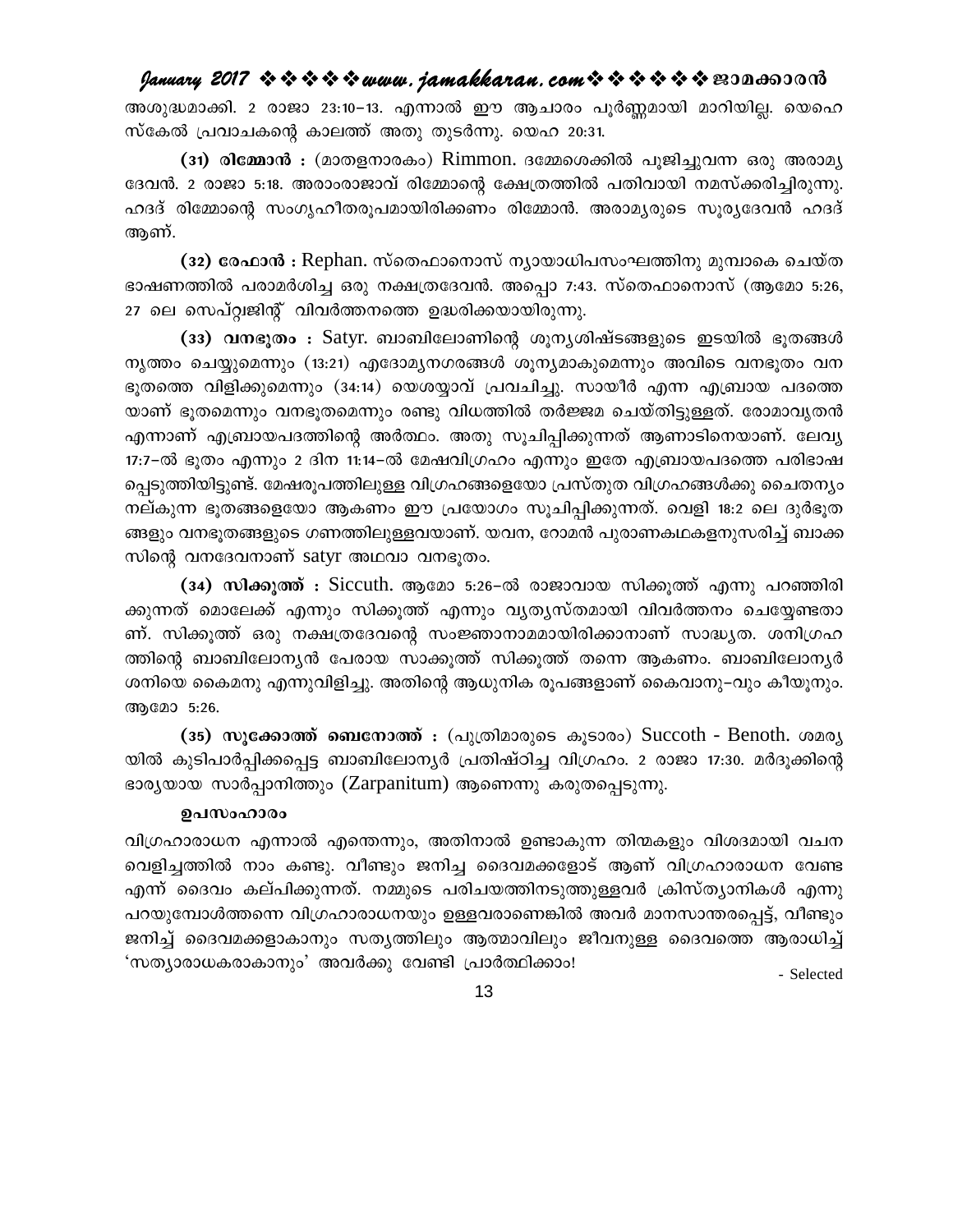പ്രവചനം

# മേലാൽ സംഭവിപ്പാനുള്ളത്

എക്കാലമുള്ള മനുഷ്യന് തന്റെ ഭാവി അറിയുക എന്നുള്ളത് ആവേശകരമായ കാര്യമാണ്. ബൈബിൾ മനുഷ്യന്റെ ഭൂതം, ഭാവി, വർത്തമാനം എന്നിവ വ്യക്തമായി അവതരിപ്പിയ്ക്കുന്നു. ഇനി എന്ത് സംഭവിക്കും എന്നുള്ളത് തിരുവെഴുത്തുകളിലൂടെ പരിശോധിക്കാം.

യുഗാന്ത്യത്തെക്കുറിച്ചുള്ള പഠനം സുഗമമാകുന്നതിന് ഭാവിസംഭവങ്ങളുടെ കാലക്രമം മനസ്സിലാക്കിയിരിക്കേണ്ടതാണ്.

പ്രവചനങ്ങൾ കാലാനുക്രമമായല്ല വെളിപ്പെടുത്തിയിട്ടുള്ളത്. പ്രത്യേകിച്ചും പഴയനിയ മപ്രവചനങ്ങൾ പഠിക്കുമ്പോൾ ഈ സത്യം വ്യക്തമാകും. രണ്ടുദാഹരണങ്ങൾ ചുണ്ടിക്കാണി ക്കാം. അനുക്രമമായി സംഭവിക്കേണ്ടത് ക്രിസ്തുവിന്റെ കഷ്ടതയും മഹിമയുമാണ്. എന്നാൽ യെശയ്യാവ് 52–ാം അദ്ധ്യായത്തിൽ 13–ാം വാക്യം ക്രിസ്തുവിന്റെ മഹിമയും 14–ാം വാക്യം കഷ്ടതയും വീണ്ടും 15–ാം വാക്യം ക്രിസ്തുവിന്റെ രാജകീയപ്രഭാവവും പ്രവചിച്ചിരിക്കുകയാണ്.

"എന്റെ ദാസൻ കൃതാർത്ഥനാകും; അവൻ ഉയർന്നുപൊങ്ങി അതൃന്തം ഉന്നതനായിരി ക്കും. അവന്റെ രൂപം കണ്ടാൽ ആളല്ല എന്നും അവന്റെ ആകൃതി കണ്ടാൽ മനുഷ്യനല്ല എന്നും തോന്നുമാറു വിരൂപമായിരിക്കക്കൊണ്ടു പലരും നിന്നെ കണ്ടു സ്തംഭിച്ചു പോയതുപോലെ, അവൻ പലജാതികളെയും കുതിച്ചുചാടുമാറാക്കും; രാജാക്കന്മാർ അവനെ കണ്ടു വായ്പൊത്തി നില്ക്കും; അവർ ഒരിക്കലും അറിഞ്ഞിട്ടില്ലാത്തതു കാണുകയും ഒരിക്കലും കേട്ടിട്ടില്ലാത്തു ഗ്രഹിക്കുകയും ചെയ്യും." യെശ 52:13–15. ഒരു വാകൃത്തിൽത്തന്നെ (യെശ 61:12), ക്രിസ്തു വിന്റെ ഒന്നാംവരവും (യഹോവയുടെ പ്രസാദവർഷം) രണ്ടാംവരവും (നമ്മുടെ ദൈവത്തിന്റെ പ്രതികാരദിവസം) പ്രവചിച്ചിട്ടുണ്ടായിരിക്കും. നസറെത്തിലെ പള്ളിയിൽ വെച്ച് "കർത്താവിന്റെ പ്രസാദവർഷം പ്രസംഗിപ്പാനും എന്നെ അയച്ചിരിക്കുന്നു" എന്ന സ്ഥാനത്തെത്തിയപ്പോൾ പുസ്തകം മടക്കി ശുശ്രൂഷക്കാരനു തിരികെ കൊടുത്തിട്ടു യേശു ഇരുന്നു. തുടർന്നു നിങ്ങൾ എന്റെ വചനം കേൾക്കയിൽ ഈ തിരുവെഴുത്തിനു നിവൃത്തി വന്നിരിക്കുന്നു എന്നു പറഞ്ഞു. തുടർന്നുള്ള ഭാഗം ഇപ്പോൾ നിവൃത്തിയായില്ലെന്നും അതു പുനരാഗമനത്തിൽ നിറവേറുമെന്നും കർത്താവ് സൂചിപ്പിക്കുകയയായിരുന്നു: ലൂക്കൊ 4:16−21.

ഈ നിലയിൽ നോക്കിയാൽ പഴയനിയമപ്രവചനങ്ങളിൽ നിന്നും ഭാവികാലസംഭവങ്ങൾ കാലാനുക്രമമായി മനസ്സിലാക്കാൻ പ്രയാസമാണെന്നു കാണാം. ഭാവികാലസംഭവങ്ങളെ അനു ക്രമമായി മനസ്സിലാക്കുവാൻ സഹായിക്കുന്ന രണ്ടു പ്രവചന പുസ്തകങ്ങളാണ് പഴയനിയമ ത്തിൽ ദാനിയേൽ പ്രവചനവും പുതിയനിയമത്തിൽ വെളിപ്പാടുപുസ്തകവും. ഇവയെ പ്രവച നവ്യാഖ്യാനത്തിന് താക്കോലുകളായി കണക്കാക്കാം.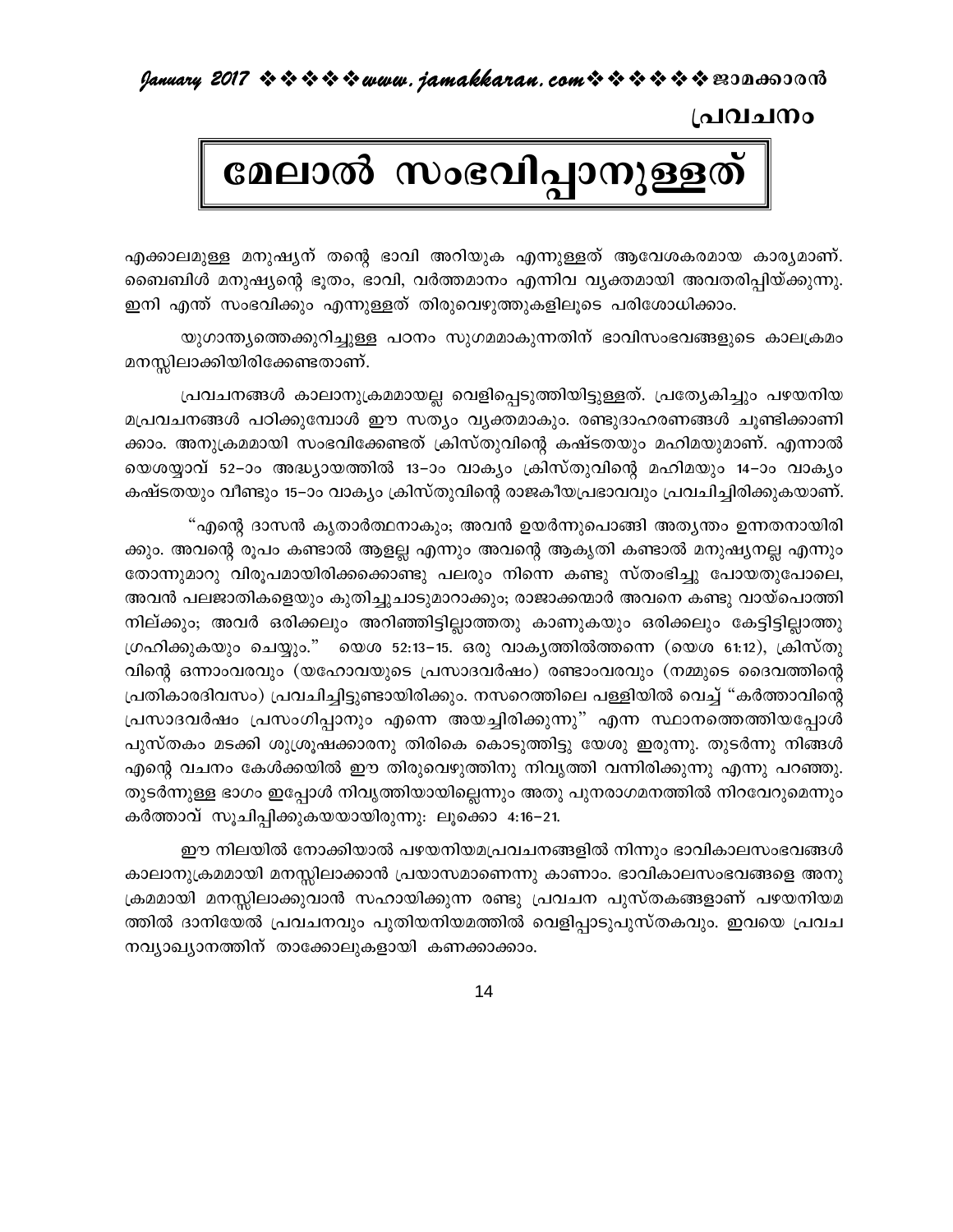ദാനിയേൽ പ്രവചനം 9–ാം അദ്ധ്യായത്തിലെ എഴുപത് ആഴ്ചകളെക്കുറിച്ചുള്ള ദർശനം പുതിയനിയമ പ്രവചനങ്ങളുടെ വ്യാഖ്യാനത്തിന് താക്കോലാണ്. ക്രിസ്തുവിന്റെ ഒലിവുമല പ്രഭാഷണത്തിലെ സംഭവങ്ങളെല്ലാം തന്നെ ദാനിയേൽ പ്രവചനത്തിലെ എഴുപതാം ആഴ്ച യിൽ ഉൾക്കൊള്ളുന്നതാണ്: ദാനി 9:27, മത്താ 24:15–22, മർക്കൊ 13:14–20.

വെളിപ്പാടു പുസ്തകത്തിലെ അധികഭാഗവും എഴുപതാം ആഴ്ചയുടെ വിശദീകരണമാ ണ്. ഈ എഴുപതാം ആഴ്ചയെ 1260 ദിവസം അഥവാ 42 മാസം അഥവാ മൂന്നരവർഷം ഉൾക്കൊ ള്ളുന്ന രണ്ടു തുല്യാർദ്ധങ്ങളായി വിഭജിച്ചിട്ടുണ്ട്. വെളി 11:2–3, 12:6,14, 13:5. ദാനിയേൽ 9–ൽ രണ്ടു പ്രഭുക്കന്മാരെക്കുറിച്ചു പറഞ്ഞിട്ടുണ്ട്; അഭിഷിക്തനായ പ്രഭുവും (ദാനി 9:25) വരുവാനി രിക്കുന്ന പ്രഭുവും (ദാനി 9:26). ഇവരിൽ ആദ്യത്തേത് ക്രിസ്തുവും രണ്ടാമത്തേത് എതിർക്രി സ്തുവുമാണ്. ഇതേ നിലയ്ക്കു തന്നെയാണ് വെളിപ്പാടു പുസ്തകത്തിലും ഭാവിസംഭവങ്ങൾ വെളിപ്പെടുത്തിയിരിക്കുന്നത്.

വെളിപ്പാടു പുസ്തകത്തിലെ കാലപരമായ അടുക്ക് വ്യക്തമായി മനസ്സിലാക്കിക്കൊണ്ട് തിരുവെഴുത്തുകളിലെ മുഴുവൻ പ്രവചനങ്ങളെയും പഠിക്കാവുന്നതേയുള്ളൂ. സഭാകാലം മുത ലുള്ള **ആറു പ്രധാനഘട്ടങ്ങൾ** അതിവ്യാപ്തിയോ അവ്യാപ്തിയോ കുടാതെ അനുക്രമമായി വെളിപ്പാടിൽ കാണാം. അവ:

#### 1. സഭാകാലം :

വെളിപ്പാടിലെ ആദ്യത്തെ മൂന്നു അദ്ധ്യായങ്ങൾ കർത്താവിന്റെ ആളത്തത്തിന്റെ നിസ്തുല്യ തയെ വെളിപ്പെടുത്തിയശേഷം സഭായുഗത്തെ ഏഴു സഭകൾക്കുള്ള ദൂതിൽ ഉൾപ്പെടുത്തി പറ യുന്നു. രണ്ടും മൂന്നും അദ്ധ്യായങ്ങൾ കർത്താവ് തന്റെ വരവിനെക്കുറിച്ചു മൂന്നുപ്രാവശ്യം ആവർത്തിച്ചു പറഞ്ഞിട്ടുണ്ട്. (2:25, 3:3,11). സഭാകാലത്തെക്കുറിച്ചു വെളിപ്പെടുത്തിയശേഷം തുടർന്നു 4 മുതലുള്ള അദ്ധ്യായങ്ങളിൽ സഭയെക്കുറിച്ചൊരു പരാമർശവുമില്ല.

#### 2. പീഡനകാലം :

നാലും അഞ്ചും അദ്ധ്യായങ്ങൾ സ്വർഗ്ഗത്തിലെ ദർശനമാണ്. വെളി 4:1 ആരംഭിക്കുന്നതുതന്നെ 'ഇവയ്ക്കുശേഷം സംഭവിപ്പാനുള്ളത്' എന്ന വൃക്തമായ പ്രസ്താവനയോടുകൂടെയാണ്. ഇതിൽ നിന്നും സഭാകാലത്തിനുശേഷമുളള സംഭവങ്ങൾ അഥവാ സഭ ഭൂമിയിൽ നിന്നും മാറ്റപ്പെട്ട തിനു ശേഷമുള്ളവയാണ് നാലാം അദ്ധ്യായം മുതലുള്ളതെന്നു സ്ഫടികസ്ഫുടമാണ്.

വെളി 6 മുതൽ 19 വരെയുള്ള 14 അദ്ധ്യായങ്ങൾ മഹാപീഡനത്തെക്കുറിച്ചുള്ളവയാണ്. കർത്താവ് ഒലിവുമല പ്രഭാഷണത്തിൽ നേരിട്ടു ശിഷ്യന്മാരെ അറിയിച്ചതുമാണത്. മത്താ 24:21, മർക്കൊ 13:19.

#### 3. സഹസ്രാബ്ദവാഴ്ച (ആയിരം ആണ്ട് വാഴ്ച) :

വെളിപ്പാട് 19–ാം അദ്ധ്യായം വരെ മഹാപീഡനവിവരണമാണ്. പത്തൊമ്പതാം അദ്ധ്യായം അവ സാനിക്കുന്നത് ഹർമ്മഗെദ്ദോൻ യുദ്ധവർണ്ണനയോടുകൂടിയാണ്. തുടർന്നു 20:1–6 വരെ സഹ സ്രാബ്ദവാഴ്ചയെക്കുറിച്ചു വെളിപ്പെടുത്തുന്നു.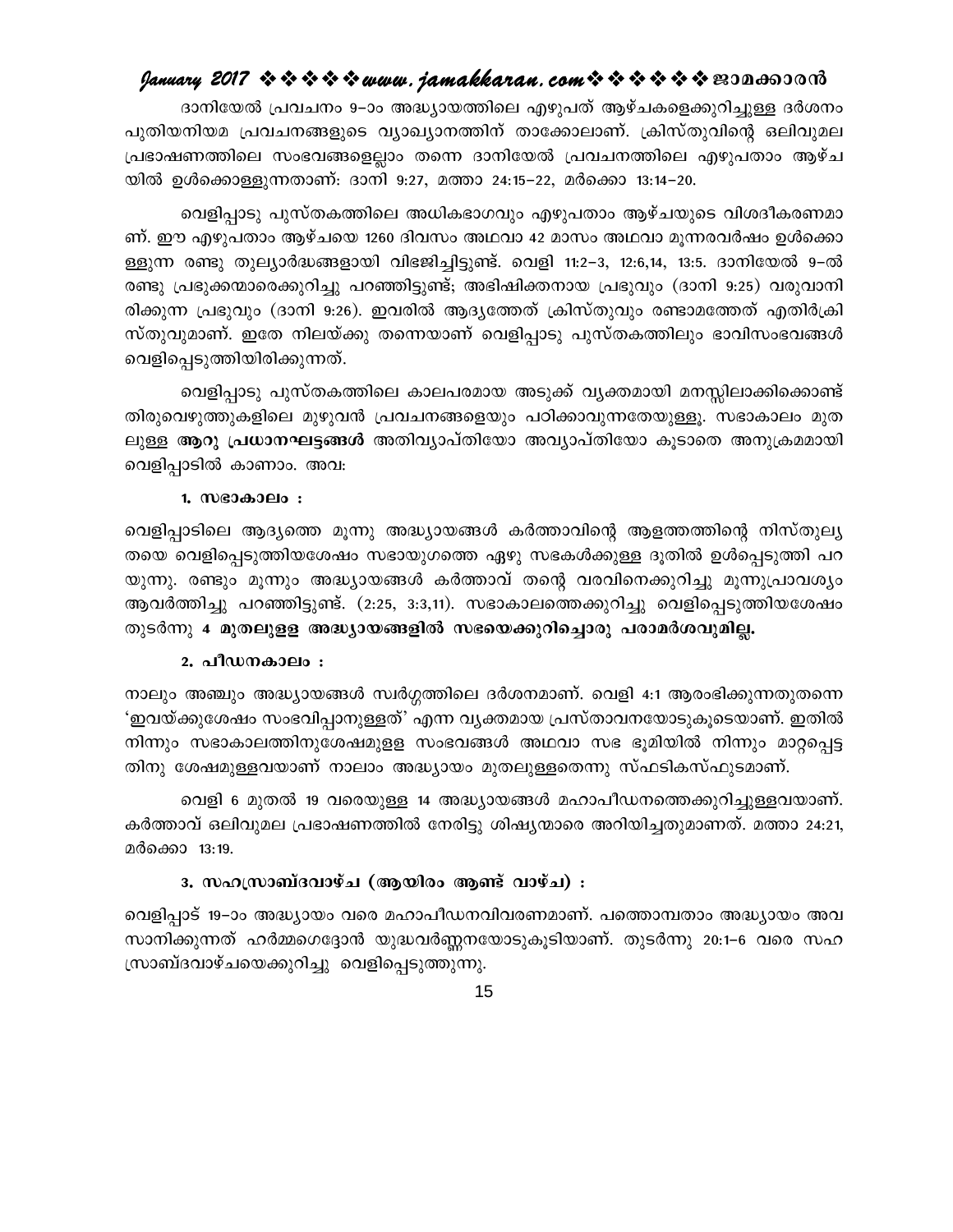### $\ell$  ganuary 2017  $\rightsquigarrow \rightsquigarrow \rightsquigarrow \rightsquigarrow uww.$  jamakkaran.com  $\rightsquigarrow \rightsquigarrow \rightsquigarrow \rightsquigarrow \rightsquigarrow \rightsquigarrow \text{mod}$

4. ഗോഗ് മാഗോഗ് യുദ്ധം : ആയിരം ആണ്ടു കഴിയുമ്പോൾ സാത്താനെ അഗാധ ത്തിൽ നിന്നും അഴിച്ചുവിടും. അവൻ ഭൂമിയുടെ നാലുദിക്കിലുമുളള ജനത്തെ യുദ്ധത്തിനായി കൂട്ടിച്ചേർക്കും. ആകാശത്തുനിന്നു തീ ഇറങ്ങി അവരെ ദഹിപ്പിക്കുകയും പിശാചിനെ ഗന്ധക ത്തീപ്പൊയ്കയിലേക്കു തളളുകയും ചെയ്യും. വെളി 20:7–10 ൽ പ്രതിപാദിക്കപ്പെടുന്ന വിഷയം ഇതഹ്രേ.

#### 5. അന്ത്യന്യായവിധി (വെളി 20:11-15)

6. പുതിയ ആകാശഭൂമികൾ (വെളി 21:1-22:5)

# ഭാവിസംഭവങ്ങളുടെ കാലാനുക്രമം

#### ഇപ്പോൾ (വർത്തമാനാകലം) :

1. സഭയുടെ അന്ത്യനാളുകൾ

#### ഇനി (ഭാവികാലം) (സ്വർഗ്ഗത്തിൽ നടക്കുന്നവ)  $\sim$  :

- 2. ക്രിസ്തുവിന്റെ മദ്ധ്യാകാശവരവ്
- 3. ക്രിസ്തുവിൽ മരിച്ചവരുടെ പുനരുത്ഥാനം
- 4. ജീവനോടെ ശേഷിക്കുന്ന വിശുദ്ധന്മാരുടെ രൂപാന്തരം
- 5. സഭയുടെ ഉൽപ്രാപണം
- 6. ക്രിസ്തു സഭയെ സ്വർഗ്ഗത്തിൽ പിതാവിന്റെ സന്നിധിയിൽ നിർത്തുന്നു
- 7. ക്രിസ്തുവിന്റെ ന്യായാസനം
- 8. കുഞ്ഞാടിന്റെ കല്യാണം

#### ഭൂമിയിൽ (നടക്കുന്നവ) :

- 9. ഏകലോകസഭ നിലവിൽ വരുന്നു
- 10. മഹാപീഡനം
- 11. ദശരാഷ്ട്രസഖ്യം
- 12. എതിർക്രിസ്തുവിന്റെ ഉദയം
- 13. ഏഴു മുദ്രകൾ പൊട്ടിക്കുന്നു
- 14. എതിർക്രിസ്തു യിസ്രായേലുമായി സപ്തവത്സര ഉടമ്പടി ഉറപ്പിക്കുന്നു
- 15. രണ്ടു സാക്ഷികളുടെ പ്രവർത്തനം
- 16. യിസ്രായേലിന്മേൽ റഷ്യയുടെ ആക്രമണം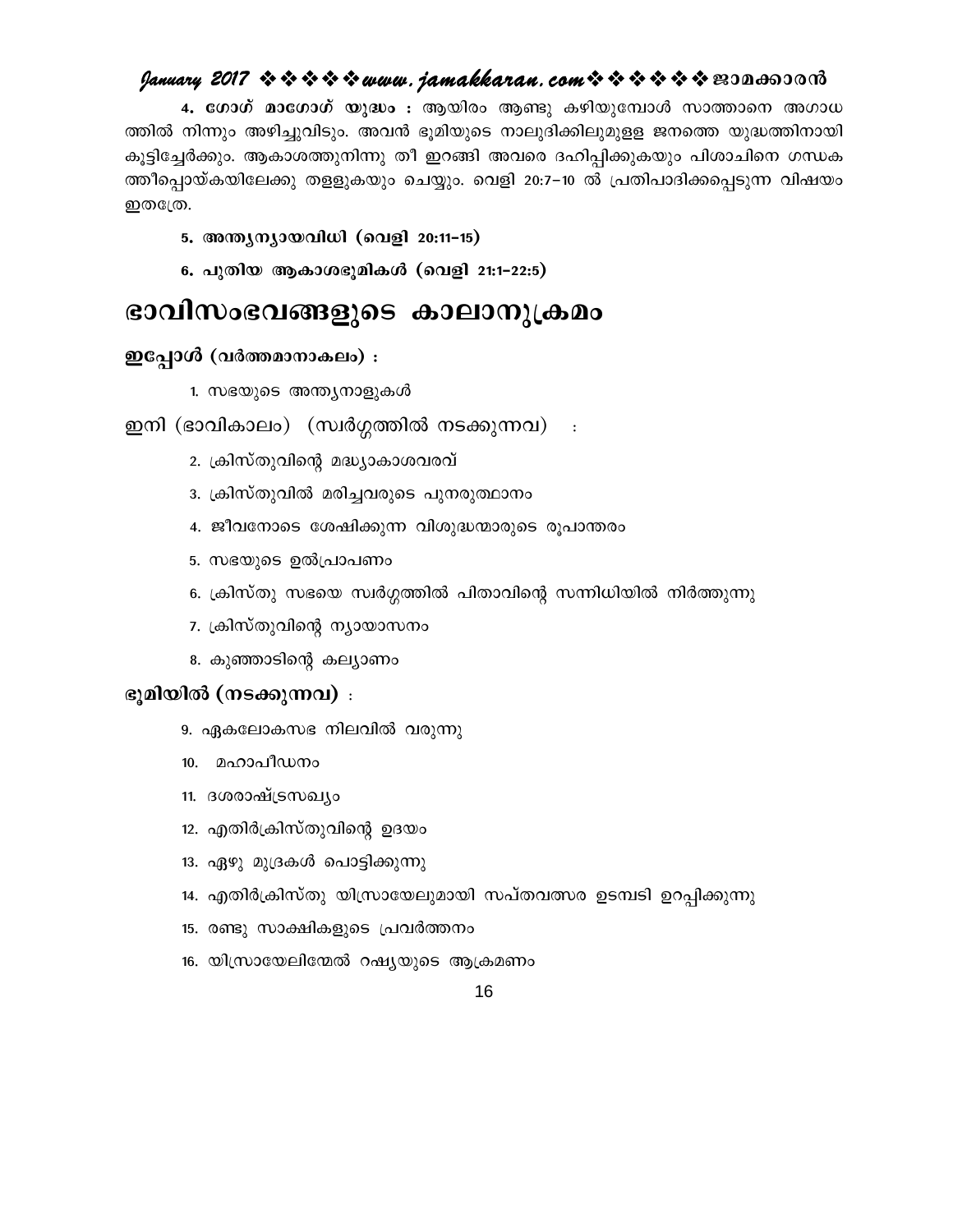#### January 2017 ☆☆☆☆☆ www.jamakkaran.com☆☆☆☆☆☆ 2010 and 0013

17. മാർഗ്ഗീയ ബാബിലോന്റെ (നാമധേയ സഭകളുടെ ഐക്യം) ശിക്ഷാവിധി

18. രണ്ടു സാക്ഷികളുടെ വധവും അവരുടെ പുനരുത്ഥാനവും സ്വർഗ്ഗരോഹണവും

- 19. സാത്താൻ സ്വർഗ്ഗസ്ഥലങ്ങളിൽ നിന്ന് ബഹിഷ്ക്കരിക്കപ്പെടുന്നു
- 20. എതിർക്രിസ്തു ഉടമ്പടി ലംഘിക്കുന്നു
- 21. എതിർക്രിസ്തുവിന്റെ കിരാതവാഴ്ച
- 22. മൃഗത്തെ നമസ്കരിക്കാത്ത നാമധേയ (കൃപായുഗത്തിൽ രക്ഷിക്കപ്പെടാത്ത) ക്രിസ്ത്യാനികളും യെഹൂദന്മാരും കൊല്ലപ്പെടുന്നു
- 23. കാഹളന്യായവിധികൾ
- 24. ക്രോധകലശങ്ങളുടെ ന്യായവിധികൾ
- 25. രാഷ്ട്രീയ വാണിജ്യ ബാബിലോന്റെ ശിക്ഷാവിധി
- 26. ഹർമ്മഗെദ്ദോൻ യുദ്ധം
- 27. ക്രിസ്തുവിന്റെ മഹത്ത്വപ്രത്യക്ഷത
- 28. എതിർക്രിസ്തുവിനെയും കള്ളപ്രവാചകനെയും ഗന്ധകത്തീപ്പൊയ്കയിൽ തള്ളി യിടുന്നു
- 29. യിസ്രായേലിന്റെ ശേഖരണവും ന്യായവിധിയും
- 30. ജീവനോടിരിക്കുന്ന ജാതികളുടെ ന്യായവിധി
- 31. സാത്താനെ ആയിരം വർഷത്തേക്ക് അഗാധത്തിൽ അടയ്ക്കുന്നു
- 32. പഴയനിയമവിശുദ്ധന്മാരുടെയും മഹാപീഡകാല വിശുദ്ധന്മാരുടെയും പുനരുത്ഥാ നവും ന്യായവിധിയും
- 33. സഹസ്രാബ്ദവാഴ്ച (ആയിരം ആണ്ട് വാഴ്ച)
- 34. സാത്താനെ അല്പകാലത്തേക്ക് മോചിപ്പിക്കുന്നു
- 35. ഗോഗ് മാഗോഗ് യുദ്ധം
- 36. സാത്താനെയും പാപം ചെയ്ത ദൂതന്മാരെയും നൃായംവിധിച്ച് ഗന്ധകത്തീപ്പൊയ്ക യിലേക്ക് തള്ളുന്നു
- 37. വലിയവെള്ള സിംഹാസന ന്യായവിധി
- 38. നിതൃത : പുതിയ ആകാശം, പുതിയ ഭൂമി, പുതിയ യെരുശലേം

കർത്താവിന്റെ വരവിനായുള്ള പ്രവചനങ്ങൾ മുഴുവൻ പരിശോധിച്ചാൽ ഇനി സംഭവി ക്കാനുള്ളവയുടെ ക്രമം മനസ്സിലാക്കാനാകും. ഈ സംഭവങ്ങളുടെ ക്രമം നമ്മെ വിശ്വാസത്തിൽ ഉറപ്പിക്കാനും നമ്മുടെ ജീവിതം എപ്പോഴും ഒരുക്കത്തിൽ ആയിരിക്കുവാനും സഹായിക്കും.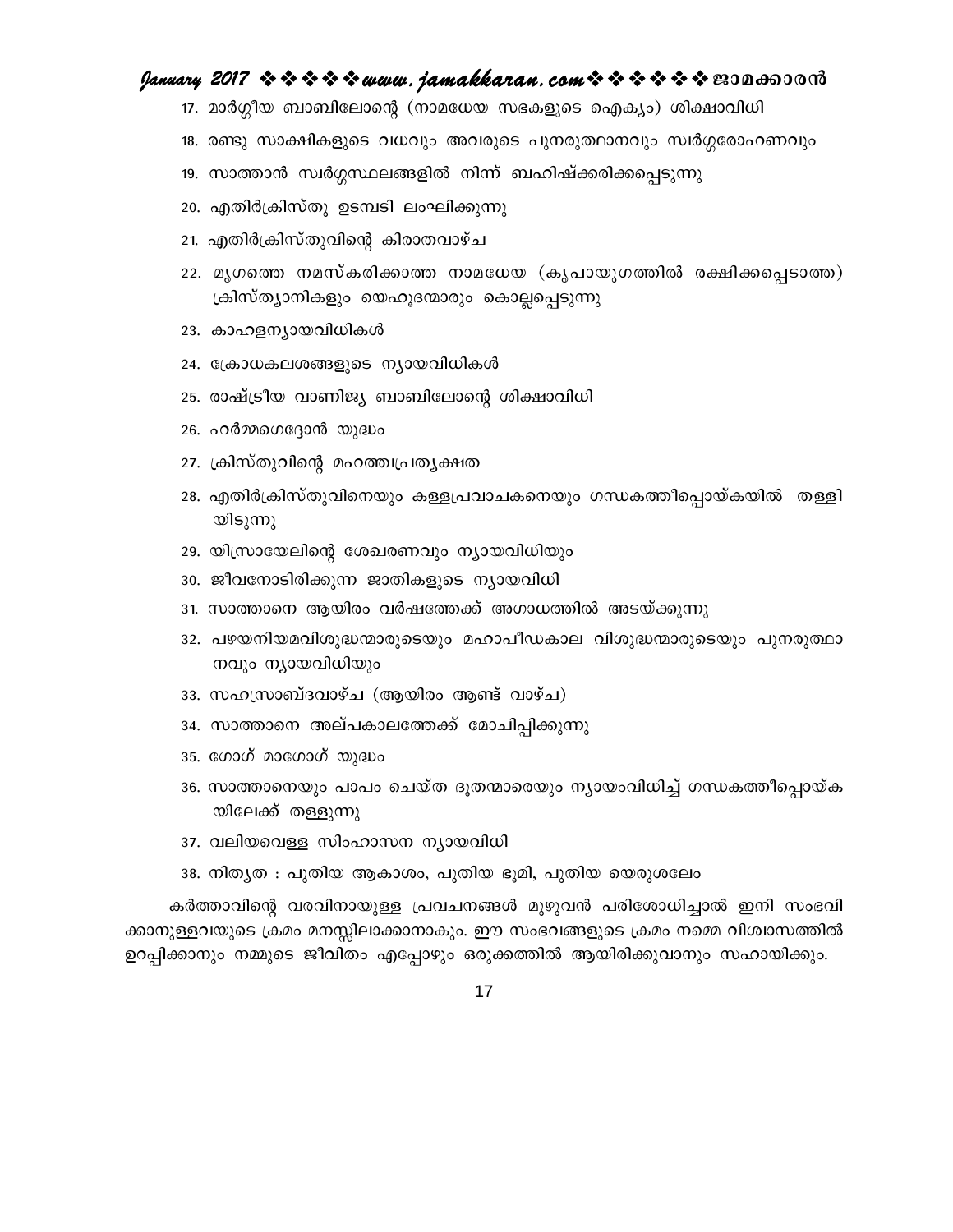# $q$ anuary 2017  $\rightsquigarrow \rightsquigarrow \rightsquigarrow \rightsquigarrow uww.$  jamakkaran.com $\rightsquigarrow \rightsquigarrow \rightsquigarrow \rightsquigarrow \rightsquigarrow \rightsquigarrow \text{non}$ ഉല്പത്തി പുസ്തകം

ബൈബിളിലെ ആദ്യപുസ്തകം. ആരംഭങ്ങളുടെ പുസ്തകം എന്നറിയപ്പെടുന്നു. പഴയ നിയമത്തിന്റെ ഗ്രീക്കു തർജ്ജമയായ സെപ്റ്റ്വജിന്റിൽ നിന്നാണ് ഉല്പത്തി എന്ന പേർ ലഭിച്ച ത്. ഈ പേരിന്റെ അടിസ്ഥാനം ഉല്പത്തി 2:4 ലെ ആകാശവും ഭൂമിയും സൃഷ്ടിച്ചതിന്റെ ഉല്പത്തി വിവരം എന്ന പ്രസ്താവനയാണ്.

ഉല്പത്തി ഗ്രീക്കിൽ 'ഗെനെസെയോസ്' ആണ്. ഈ ഗ്രീക്കുപദത്തിൽ നിന്നാണ് ലത്തീ നിലെയും ഇംഗ്ലീഷിലെയും **genesis** വന്നത്.

എബ്രായയിൽ മോശയുടെ അഞ്ചു പുസ്തകങ്ങൾക്കും പേര് പുസ്തകത്തിന്റെ ആദ്യ വാക്കോ പ്രയോഗമോ ആണ്. അതനുസരിച്ച് എബ്രായ ബൈബിളിൽ ഉല്പത്തി ബെറേയ്ഷീത് (ആദിയിൽ) ആണ്. തല്മൂദുകളുടെ കാലത്ത് ഉല്പത്തിക്കു നല്കിയിരുന്ന പേര് 'പ്രപഞ്ചസൃ ഷ്ടിയുടെ ഗ്രന്ഥം' എന്നായിരുന്നു.

ഫറവോന്റെ കൊട്ടാരത്തിൽ വളർന്ന മോശയ്ക്കു അക്കാലത്തെ ഏറ്റവും മെച്ചമായ വിദ്യാ ഭ്യാസം ലഭിച്ചു. മിസ്രയീമ്യരുടെ സകലജ്ഞാനവും അഭ്യസിച്ചു വാക്കിലും പ്രവൃത്തിയിലും സമർത്ഥനായിത്തീർന്നു (അപ്പൊ 7:22) എന്നാണ് സ്തെഫാനൊസ് മോശയെക്കുറിച്ച് പറഞ്ഞ ത്. തനിക്കു ലഭിച്ച വിവരങ്ങളും രേഖകളും ദൈവിക വെളിപ്പാടുകയും രേഖപ്പെടുത്തി സൂക്ഷി ക്കുവാൻ പ്രത്യേക താല്പര്യവും മോശക്കുണ്ടായിരുന്നു. പുറ 24:4, ആവ 31:9. കുടുംബസംബ ന്ധമായ രേഖകളെ വായ്മൊഴിയിലൂടെയോ ലിഖിതരൂപത്തിലോ സംപ്രേക്ഷണം ചെയ്തുവ ന്നു. ഇവയെ മോശെ സമാഹരിച്ചു സംശോധനം ചെയ്ത് ഗ്രന്ഥരചനയ്ക്കു ഉപയുക്തമാക്കി. ഉല്പത്തി ഒന്നാമദ്ധ്യായത്തിൽ കാണുന്ന സൃഷ്ടിയുടെ വൃത്താന്തം ദൈവം നേരിട്ടു വെളിപ്പെ ടുത്തിക്കൊടുത്തതായി കാണാം. ഒരു വ്യക്തി സ്നേഹിതനോടു സംസാരിക്കുന്നതു പോലെ യാണ് ദൈവം മോശയോടു അഭിമുഖമായി സംസാരിച്ചത്. (പുറ 33:11, ആവ 34:12).

ഉല്പത്തി പുസ്തകത്തിന്റെ കർത്താവ് മേശെയാണെന്നു ക്രിസ്തു പരോക്ഷമായി വൃക്ത മാക്കിയിട്ടുണ്ട്. എട്ടാംനാളിൽ പരിച്ഛേദന ഏല്ക്കണം എന്ന കല്പന. ഉല്പത്തി 17:12–ലാണു നല്കിയിട്ടുള്ളത്. പ്രസ്തുത കല്പനയെ ന്യായപ്രമാണത്തിന്റെ ഭാഗമായി ക്രിസ്തു പ്രസ്താ വിച്ചു. (യോഹ 7:23).

# ഉല്പത്തി പുസ്തകത്തിന്റെ പ്രാധാന്യം

ബൈബിൾ ദൈവികമായ വീണ്ടെടുപ്പ് ചരിത്രമായി പരിഗണിക്കപ്പെടുന്നു. ഈ നില യിൽ അനന്തര വെളിപ്പാടുകളുടെയെല്ലാം ബീജനിലവും അധിഷ്ഠാനവും ഉല്പത്തി പുസ്തക മാണ്. ആരംഭങ്ങളുടെ പുസ്തകമായ ഉല്പത്തി ദൈവമൊഴികെ എല്ലാറ്റിന്റെയും ആരംഭം വിവരി ക്കുന്നു. ആദ്യത്തെ പതിനൊന്ന് അദ്ധ്യായങ്ങൾ വീണ്ടെടുപ്പു നാടകത്തിന്റെ നാന്ദി അഥവാ മുഖ വുരയാണ്. ഈ നാടകത്തിന്റെ ഒന്നാമങ്കം ആരംഭിക്കുന്നത് അബ്രഹാമിന്റെ വിളിയോടു (അപ്പോ:12) കൂടിയാണ്. നാടകം അവസാനിക്കുന്നത് എല്ലാറ്റിന്റെയും പരിസമാപ്തിയെ പ്രദർശിപ്പിക്കുന്ന വെളി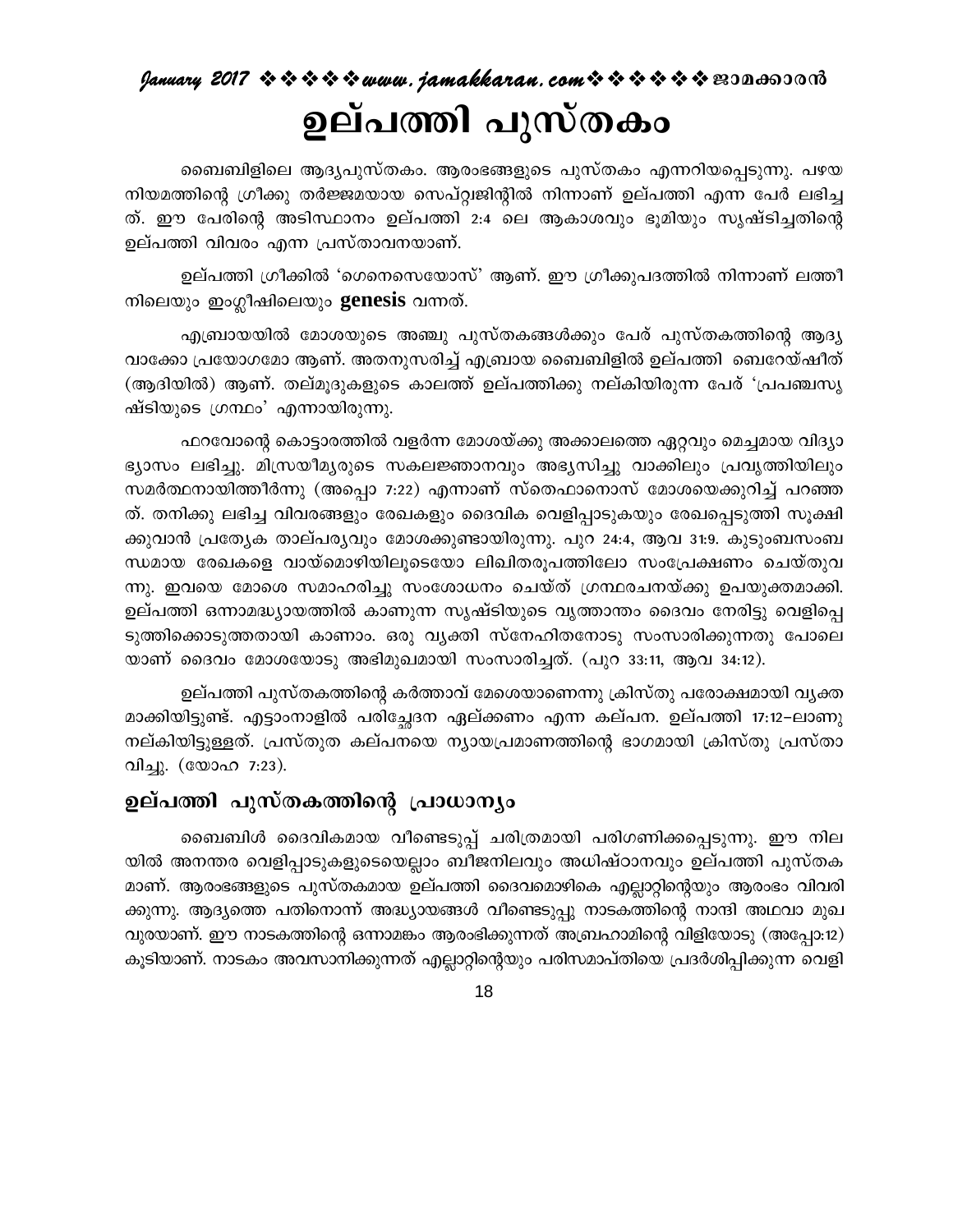#### $g$ anuary 2017  $\rightsquigarrow \rightsquigarrow \rightsquigarrow \rightsquigarrow uww.$  jamakkaran. com $\rightsquigarrow \rightsquigarrow \rightsquigarrow \rightsquigarrow \rightsquigarrow \rightsquigarrow \text{exp}$

പ്പാടിലും. ഉല്പത്തി ആദിയിൽ, എന്നു കാലത്തെ നിർദ്ദേശിച്ചുകൊണ്ട് ആരംഭിക്കുന്നു. സൃഷ്ട ലോകത്തിന്റെ ഗതി സ്രഷ്ടാവായ ദൈവത്തിന്റെ ഹിതത്തിനും വിധിക്കും അധീനമാണ്.

സകലത്തിന്റെയും സ്രഷ്ടാവ് ദൈവമാണ്. അ.പ്ര.1 ആദ്യത്തെ മുന്നു ദിവസങ്ങളിലെ സൃഷ്ടി പശ്ചാത്തല സജ്ജീകരണമാണ്. വെളിച്ചം, വിതാനം, സമുദ്രം, കര എന്നിവ ഒരുക്കി യതു ജീവജാലങ്ങളുടെ നിലനില്പിനു വേണ്ടിയാണ്. ആകാശം പക്ഷികൾക്കും സമുദ്രം മത്സ്യ ങ്ങൾക്കും ഭൂമി മൃഗങ്ങൾക്കും മനുഷ്യനുംവേണ്ടി സൃഷ്ടിക്കപ്പെട്ടു.

സൃഷ്ടിയുടെ മകുടമാണ് മനുഷ്യൻ. എന്നാൽ മനുഷ്യൻ അനുസരണക്കേടു കാട്ടി പാപത്തിൽ വീണു. അപ്പോ.പ്ര. 2,3. പാപം സാർവ്വത്രികമാണ്. പാപത്തിനു ദൈവീകമായ ശിക്ഷാ വിധി ഉണ്ടെന്ന സത്യമാണ് പ്രളയവിവരണം വ്യക്തമാക്കുന്നത്. അപ്പോ.പ്ര. 6–9.

വീണ്ടും മനുഷ്യന്റെ അനുസരണക്കേട് ബാബേൽ ഗോപുരനിർമ്മാണത്തിലൂടെ പ്രകട മായി: അപ്പോ.പ്ര. 11 എന്നിട്ടും ദൈവത്തിന്റെ കൃപയും കരുണയും വെളിപ്പെട്ടു.

ദൈവകല്പന ലംഘിച്ച ആദാമിനെയും ഹവ്വയെയും ദൈവം തോട്ടത്തിൽ നിന്നു പുറ ത്താക്കി; എന്നാൽ അവരെ നശിപ്പിച്ചില്ല. സഹോദരനെ കൊന്ന കയീനെ ദൈവസന്നിധിയിൽ നിന്നു ആട്ടിക്കളഞ്ഞു; എന്നാൽ അവനൊരടയാളം നല്കി. പ്രളയം മനുഷ്യവർഗ്ഗത്തെ മുഴു വൻ ഗ്രസിച്ചു; എങ്കിലും സർവ്വമനുഷ്യരെയും തുടച്ചു മാറ്റിയില്ല. എട്ടുപേരെ ശേഷിപ്പിച്ചു; ഒപ്പം മൃഗങ്ങളിലും പക്ഷികളിലും തിരഞ്ഞെടുക്കപ്പെട്ടവയെയും. ബാബേൽ ഗോപുരം നിർമ്മിച്ച് ഒരി ടത്ത് അടിഞ്ഞുകൂടാൻ ശ്രമിച്ച മനുഷ്യരെ ഭൂതലമെങ്ങും ചിതറിച്ചു; എങ്കിലും അവരെ ജീവി ക്കാൻ അനുവദിച്ചു.

മനുഷ്യന്റെ സാർവ്വത്രികമായ വഷളത്തത്തോടുള്ള ദൈവത്തിന്റെ പ്രതികരണം പന്ത്ര ണ്ടാമദ്ധ്യായം മുതൽ വ്യക്തമാകുന്നു. വീണ്ടെടുപ്പു നാടകത്തിന്റെ ഒന്നാമങ്കം അവിടെ ആരംഭി ക്കുകയാണ്. മനുഷ്യസാമാന്യത്തിൽ നിന്ന് അബ്രഹാമിനെ വിളിച്ചു വേർതിരിച്ചു പ്രത്യേകം നിയമം ചെയ്തു വാഗ്ദത്തം നല്കി. അതോടുകൂടി അതുവരെ ഒന്നായിരുന്ന മനുഷ്യവർഗ്ഗം രണ്ടായി തിരിഞ്ഞു; ജാതികളും തിരഞ്ഞെടുക്കപ്പെട്ടവരും. ഒരു ജാതിയെ ദൈവം തന്റെ ശുശ്രൂ ഷയ്ക്കായി വേർതിരിച്ചു. അവരിൽ നിന്നു കാലസമ്പൂർണ്ണതയിൽ ഒരു രക്ഷകൻ വരുമെന്ന് ഉറപ്പു നൽകി. തിരഞ്ഞെടുക്കപ്പെട്ട ജനം മിസ്രയീമിൽ പോകുന്നതോടുകൂടി ഉല്പത്തി പുസ്തകം അവസാനിക്കുന്നു. മിസ്രയീമിലെ അടിമത്തത്തിൽ നിന്നും വീണ്ടെടുക്കുന്നതാണ് പുറപ്പാടിലെ പ്രമേയം.

#### വിഷയവിഭജനം

ഉല്പത്തി പുസ്തകത്തിന്റെ സ്വാഭാവികമായ വിഭജനം പത്തു വംശപാരമ്പര്യങ്ങളായാ ണ്. വംശാവലിക്ക് എബ്രായയിൽ കൊടുത്തിരിക്കുന്ന പ്രയോഗം തോൽദോത്ത് ആണ്. ഈ പ്രയോഗം ആദ്യം കാണുന്നത് ഉല്പത്തി 2:4–ലാണ്.

- 1. പ്രപഞ്ചത്തിന്റെ ഉല്പത്തി 1:1–2:4
- 2. ആദാമിന്റെ വംശപാരമ്പര്യം 5:1, 6:8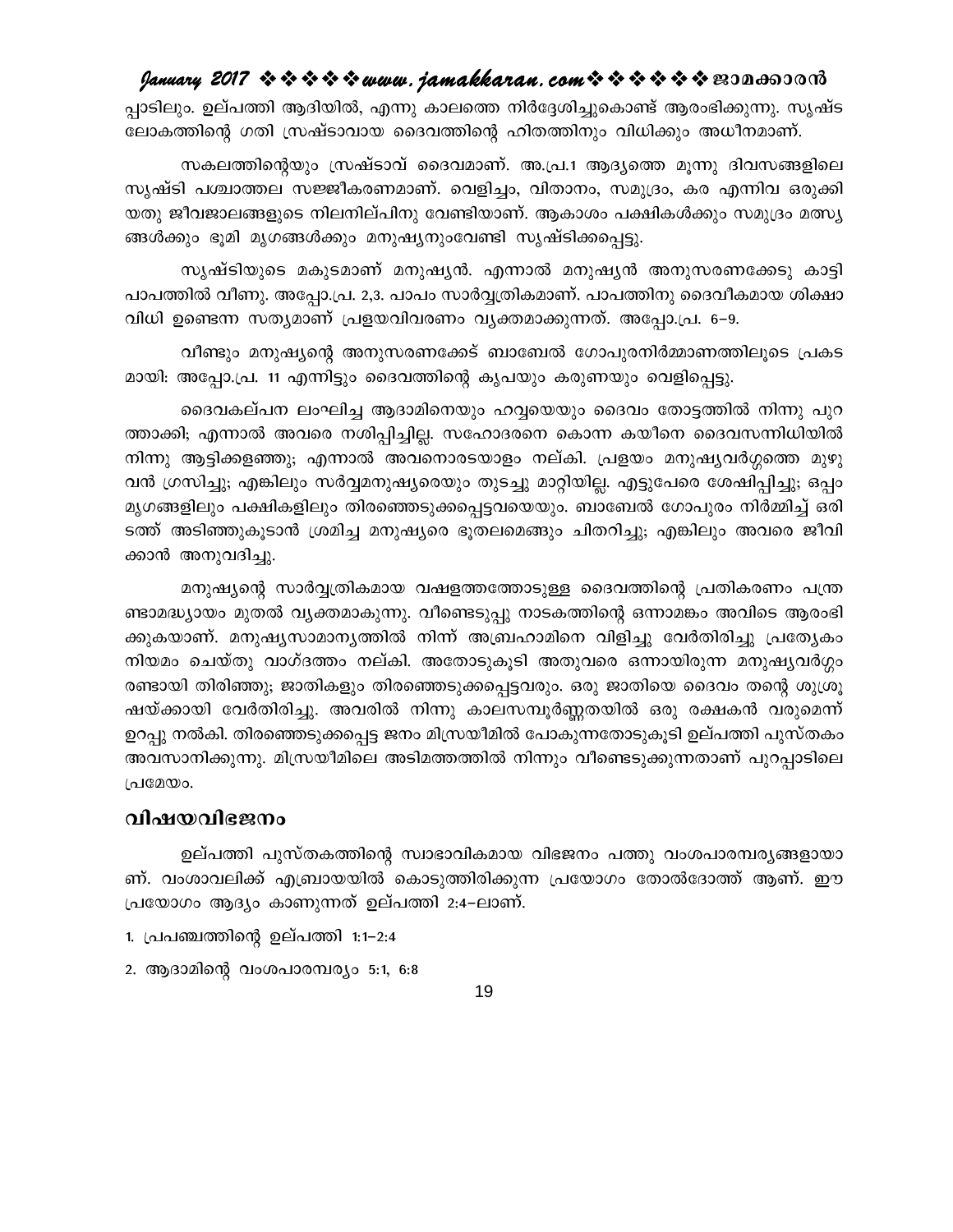#### $g$ anuary 2017  $\rightsquigarrow \rightsquigarrow \rightsquigarrow \rightsquigarrow uww.$  jamakkaran. com $\rightsquigarrow \rightsquigarrow \rightsquigarrow \rightsquigarrow \rightsquigarrow \rightsquigarrow \text{exp}$

- 3. നോഹയുടെ വംശപാരമ്പര്യം 6:9, 9:29
- 4. നോഹയുടെ പുത്രന്മാരുടെ വംശപാരമ്പര്യം 10:1, 11:9
- 5. ശേമിന്റെ വംശപാരമ്പര്യം 11:10–26
- 6. തേരഹിന്റെ വംശപാരമ്പര്യം 11:27, 25:11
- 7. യിശ്മായേലിന്റെ വംശപാരമ്പര്യം 25:12−18
- 8. യിസ്ഹാക്കിന്റെ വംശപാരമ്പര്യം 25:19, 35:29
- 9. ഏശാവിന്റെ വംശപാരമ്പര്യം 36:1, 37:1
- 10. യാക്കോബിന്റെ വംശപാരമ്പര്യം 37:2, 50:26

ഉല്പത്തി പുസ്തകത്തിലെ പ്രതിപാദ്യം എട്ടു വാക്കുകളിൽ ഉൾക്കൊളളിക്കാവുന്നതാണ്.

1. സൃഷ്ടി 2. വീഴ്ച 3. പ്രളയം 4. ബാബേൽ 5. അബ്രഹാം 6. യിസ്ഹാക്ക് 7. യാക്കോബ്, 8.  $\omega$  $\alpha$ 

- 1. സൃഷ്ടിവിവരണം ഉല്പത്തി 1:1–2:3
- 2. മനുഷ്യന്റെ ചരിത്രം 2:4-11:26

മനുഷ്യന്റെ സൃഷ്ടിയും വീഴ്ചയും 2:4–3:24 ജനവർദ്ധനവ് 4:1–6:8 പ്രളയം 6:9–9:29 ജാതി കളുടെ ഉദയം: 10:1-11:26.

3. അബ്രഹാമിന്റെ ചരിത്രം 11:27–23:20

അബ്രഹാം വാഗ്ദത്തനാട്ടിൽ പ്രവേശിക്കുന്നു. 11:27–14:24, നിയമവും വാഗ്ദത്തവും 15:1–18:15, സൊദോമും ഗോമോറയും 18:16–19:38, യിസ്ഹാക്ക്, യിശ്മായേൽ 20:1–23:20

# കർത്താവിൽ നിദ്രപ്രാപിച്ചു

കൊല്ലം സ്വദേശിയായ സഹോ.മാത്യു ജോർജ്ജ് ആലുംമൂ ട്ടിൽ അവർകൾ കർത്താവിൽ നിദ്രപ്രാപിച്ചു. റെയിൽവേ ടിക്കറ്റ് പരിശോധകനായി ജോലി ചെയ്തിരുന്ന അദ്ദേഹം മുൻ ട്രൈബൽ | മിഷൻ പ്രസിഡന്റായി പ്രവർത്തിച്ചിരുന്നു. 2017 ജനുവരി 17–ാം തിയതി കർത്താവിൽ നിദ്രപ്രാപിച്ചു. ഭാര്യ കൊല്ലത്ത് താമസി ക്കുന്നു. ഒരു മകനുണ്ട്. ആഫ്രിക്കയിൽ ജോലി ചെയ്യുന്നു. ഈ കുടുംബത്തിന്റെ ആശ്വാസത്തിനുവേണ്ടി പ്രാർത്ഥിക്കണം. പല വർഷങ്ങളോളം എനിക്ക് ആത്മീയ സുഹൃത്തായിരുന്നു.



ട്രൈബൽ മിഷന്റെ ദൈവവേലയിൽ കൂടുതൽ താല്പര്യം കാണിച്ച് പ്രവർത്തിച്ചിരു ന്നു. ദൈവം ആ കുടുംബത്തിന് ആശ്വാസം നൽകുമാറാകട്ടെ.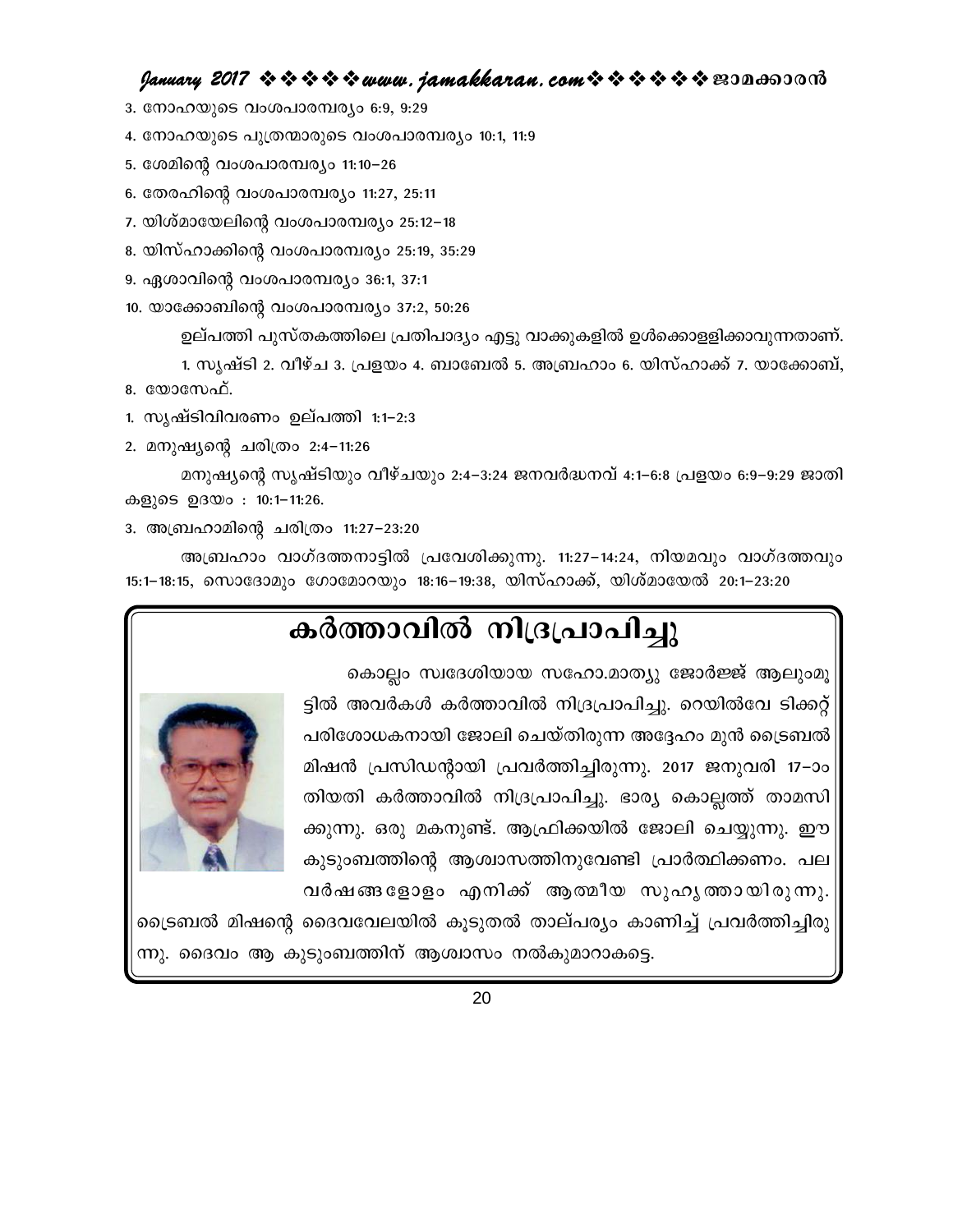# ബൈബിളിൽ ഭാര്യയുടെ സ്ഥാനം

"സ്ത്രീ സ്വാതന്ത്ര്യത്തിന്റെ" ആശയങ്ങളുടെയും ആവിഷ്ക്കാരങ്ങളുടെയും അലയൊലി എവിടെയും കേൾക്കുന്ന നേരമാണിത്. ഇത്രയും കാലം സ്ത്രീകൾ അടിമത്തത്തിലായിരുന്നു വെന്നും ഇപ്പോഴാണ് സ്വാതന്ത്ര്യത്തിന്റെ പ്രാണവായു കുറഞ്ഞതോതിൽ ലഭിച്ചു തുടങ്ങിയിരി ക്കുന്നുവെന്നതുമാണ് "സ്ത്രീപക്ഷവാദി" കളുടെ നിലപാട്. 'സ്വാതന്ത്ര്യം' എന്ന ആശയത്തിലെ പൊരുത്തക്കേടുകളാണ് ഇന്നത്തെ പല 'ജല്പനങ്ങ' ളുടെയും പിന്നിൽ. ബൈബിൾ എന്നും 'സ്ത്രീ പക്ഷ' ത്താണ്. ഒരു ഉദാഹരണം ചൂണ്ടിക്കാട്ടി ഈ ലേഖനം തുടങ്ങാം.

അനുസരണക്കേടിന്റെ ആദ്യനാമ്പ് തുടങ്ങുന്നതു ഏദെൻ തോട്ടത്തിലാണ്. അവിടെ ദൈവത്തിനും, ഭർത്താവിനും കീഴടങ്ങാത്ത 'തന്റേടിയും' 'ആത്മീയ വൃഭിചാരി' യുമായ ഹവ്വയെ കാണാം. സാത്താനാൽ വഞ്ചിക്കപ്പെട്ട് പാപത്തിന്റെ ഇരുളിന്റെ ആഴത്തിലേക്ക് പതിക്കുന്ന ഹവ്വ യെയും ഹവ്വയുടെ സന്തതികളെയും കാണാം.

പക്ഷേ പാപപ്രവേശനത്തിന്റെ ഉത്തരവാദിത്തം കണക്കാക്കുമ്പോൾ രണ്ടാം സ്ഥാന ത്താണ് ദൈവം ഹവ്വായെ നിർത്തുന്നത്. എന്നും സ്ത്രീത്വത്തെ ബഹുമാനിക്കുന്ന, ആദരി ക്കുന്ന നിലപാടാണ് ഉല്പത്തി മുതൽ വെളിപ്പാട് വരെ കാണാൻ കഴിയുന്നത്. ബൈബിൾ – കുടുംബത്തിനും കുടുംബം പണിയുന്ന ഭാര്യയ്ക്കും ഉത്തമസ്ഥാനം നല്കുന്നു. ബൈബിൾ ഉടനീളം "കുടുംബസംവിധാന" ത്തിന്റെ ഉദ്ദേശവും ലക്ഷ്യവും വെളിപ്പെടുത്തുന്നു. അവ നമുക്കു നോക്കാം:

#### 1. കുടുംബത്തിൽ ഭാര്യ :

കുടുംബം ദൈവസംവിധാനമാണ്. നിതൃതയിൽ ആവിഷ്കരിച്ച പദ്ധതിയാണ്. സ്വർഗ്ഗ സന്തോഷം ഭൂമിയിൽ കൊണ്ടുവരാൻ ദൈവം സൃഷ്ടിച്ചവരാണ് ഭാര്യമാർ.

തങ്ങൾ ആരെന്നും, തങ്ങളുടെ ഉത്തരവാദിത്തത്തങ്ങൾ എന്തെന്നും അറിയാൻ ഓരോ സ്ത്രീയും കുഞ്ഞുനാൾ മുതൽ ദൈവവചനത്തിൽ അഭ്യസനം ലഭിച്ചിരിക്കേണ്ടതാണ്. തീത്തോസ് 2:4,5. ചൊട്ടയിൽ നിന്ന് വചനപ്രകാരമുള്ള ശീലം ലഭിച്ചവർക്കേ ദൈവം അനുഗ്ര ഹിക്കുന്ന രീതിയിലുളള ഉന്നത നിലവാരത്തിലുള്ള കുടുംബജീവിതം നയിക്കാനാവൂ.

വേദനയോടെ പറയട്ടെ ഇന്നത്തെ കാലത്ത് ദൈവവചനവും പഥ്യോപദേശവും ഒഴികെ ബാക്കിയെല്ലാം പെൺകുട്ടികൾക്കു ലഭിക്കുന്നു. ഇഹലോകപരമായ അറിവിന്റെ തുളുമ്പുന്ന കുടങ്ങളാണ് ഇന്നത്തെ ഓരോ പെൺകുട്ടികളും. ഫലമോ നിരാശയും, വേദനയും നിറഞ്ഞ കുടുംബജീവിതങ്ങൾ. വചനം പറയുന്നു: "അറിവ് ചീർക്കുന്നു / അഹങ്കാരം നല്കുന്നു / തല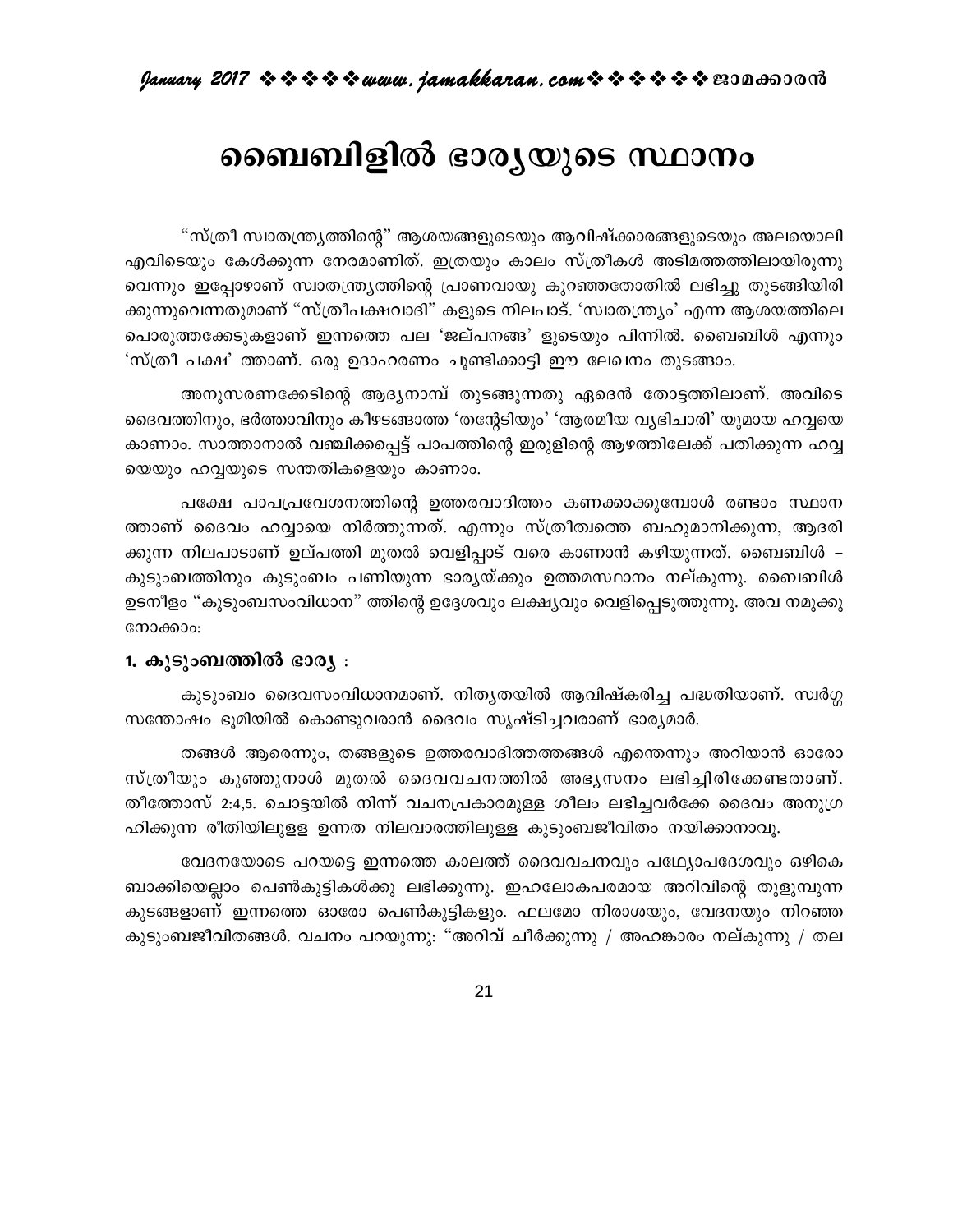ക്കനം നല്കുന്നു / തൻപോരിമ നല്കുന്നു/ ഗൗരവം നല്കുന്നു/ താഴ്മ, വിനയം എന്നിവ നശിപ്പിക്കുന്നു" 1 കൊരി 8:1. "ഇഹലോക അറിവ് – ശ്രമം/നല്കുന്നു" സഭാ 1:8; ക്ഷീണം/ ഭാരം/ദുഃഖം നല്കുന്നു. സഭാ 12:12.

പക്ഷേ യഥാർത്ഥ അറിവ് എല്ലാ നന്മകളും സൗഭാഗൃങ്ങളും നല്കുന്നു. യഥാർത്ഥ അറിവ് എന്താണ്? പരിശുദ്ധനെ (ക്രിസ്തുവിനെ/കർത്താവായ യേശുക്രിസ്തുവിനെ)ക്കുറിച്ചുള്ള പരിജ്ഞാനമാണ് യഥാർത്ഥ അറിവ് – സദൃശൃവാകൃങ്ങൾ 9:10. ഈ യഥാർത്ഥ അറിവ് ക്രിസ്തൃാ നികൾ എന്നവകാശപ്പെടുന്ന ഭൂരിപക്ഷം പേരിലും ഇല്ലാത്തതിനാലാണ് കുടുംബകലഹങ്ങ ളും, ഛിദ്രങ്ങളും, വഴക്കുകളും, വേർപിരിയലും കൂടിക്കൊണ്ടിരിക്കുന്നത്.

ഏതിലും, എന്തിനും കർത്താവിന് ഒന്നാം സ്ഥാനം നല്കി കർത്താവിന്റെ ഹിതം (തിരു വചനത്തിലൂടെ) മനസ്സിലാക്കി മുന്നോട്ടുപോകാൻ തീരുമാനിച്ചാൽ കുടുംബജീവിതം സന്തോ ഷത്തിന്റെ കലവറയായിരിക്കും. ദൈവതിരുമനസ്സിന് സന്തോഷം നൽകിയ കുടുംബങ്ങളെക്കുറിച്ച് വേദപുസ്തകത്തിൽ കാണാം. കുടുംബം നന്നാകണമെങ്കിൽ ഭാര്യ നന്നായിരിക്കണം. വേദപു സ്തകമനുസരിച്ച് ഭാര്യ ഭർത്താവിന് :

- 1. തക്ക തുണയായിരിക്കണം (ഉല്പത്തി 2:18)
- 2. വിശ്വസ്തതയുള്ളവളായിരിക്കണം (1 കൊരി 7:2)
- 3. വിട്ടുമാറാതെ എപ്പോഴും (ഇടവിടാതെ) ചേർന്ന് വസിക്കണം (1 കൊരി 7:3)
- 4. ഇഷ്ടമുള്ള രീതിയിൽ മാത്രം നടക്കണം (1 കൊരി 7:33, 34)
- 5. എല്ലാറ്റിനും അനുസരിക്കണം (എഫെ 5:22–24)
- 6. എപ്പോഴും ബഹുമാനിച്ചുകൊണ്ടേയിരിക്കണം (എഫെ 5:33)
- 7. എപ്പോഴും സ്നേഹിച്ചുകൊണ്ടേയിരിക്കണം (തീത്തോസ് 3:4)

ഇതിന് കാരണം : ഭാര്യമാർ ഭർത്താവിനെ സ്നേഹിച്ച്, ബഹുമാനിച്ച്, അടുപ്പത്തിൽ വസിക്കുമ്പോൾ അവരറിയാതെ തന്നെ കർത്താവിനെ ബഹുമാനിക്കുകയാണ്!

#### 2. കുടുംബം ദൈവത്തിന്റെ ഏറ്റവും വിശിഷ്ട സമ്മാനം :

വിജയകരമായ കുടുംബത്തിന് ആവശ്യം ദൈവഭയ (ജ്ഞാനം)മാണ്. യഥാർത്ഥ ദൈവത്തെ അറിയുകയും അവിടത്തെ വാക്കുകളായ വേദപുസ്തകമനുസരിച്ച് നടക്കുകയും ചെയ്യുമ്പോൾ അത് നമ്മുടെ ജീവിതത്തിന്റെ സമസ്ത മേഖലകളിലും മാറ്റം കൊണ്ടുവരുന്നു. ഇങ്ങനെയൊരു മാറ്റം, അനുഗ്രഹം നിങ്ങളുടെ ജീവിതത്തിൽ വേണമെങ്കിൽ ബൈബിൾ പറ യുന്ന ഒരു ഭാര്യയായി നിങ്ങൾ മാറേണ്ടതുണ്ട്. നല്ല ഭാര്യയായിത്തീരാൻ ആദ്യപടി – ദൈവ ത്തിന് (ദൈവവചനത്തിന്) ഒന്നാംസ്ഥാനം നല്കിയേ തീരു (മത്തായി 6:33) ദൈവവചനത്തിന് ഒന്നാം സ്ഥാനം നല്കുമ്പോൾ സാമർത്ഥ്യമുള്ള ഭാര്യയായിത്തീരുന്നു.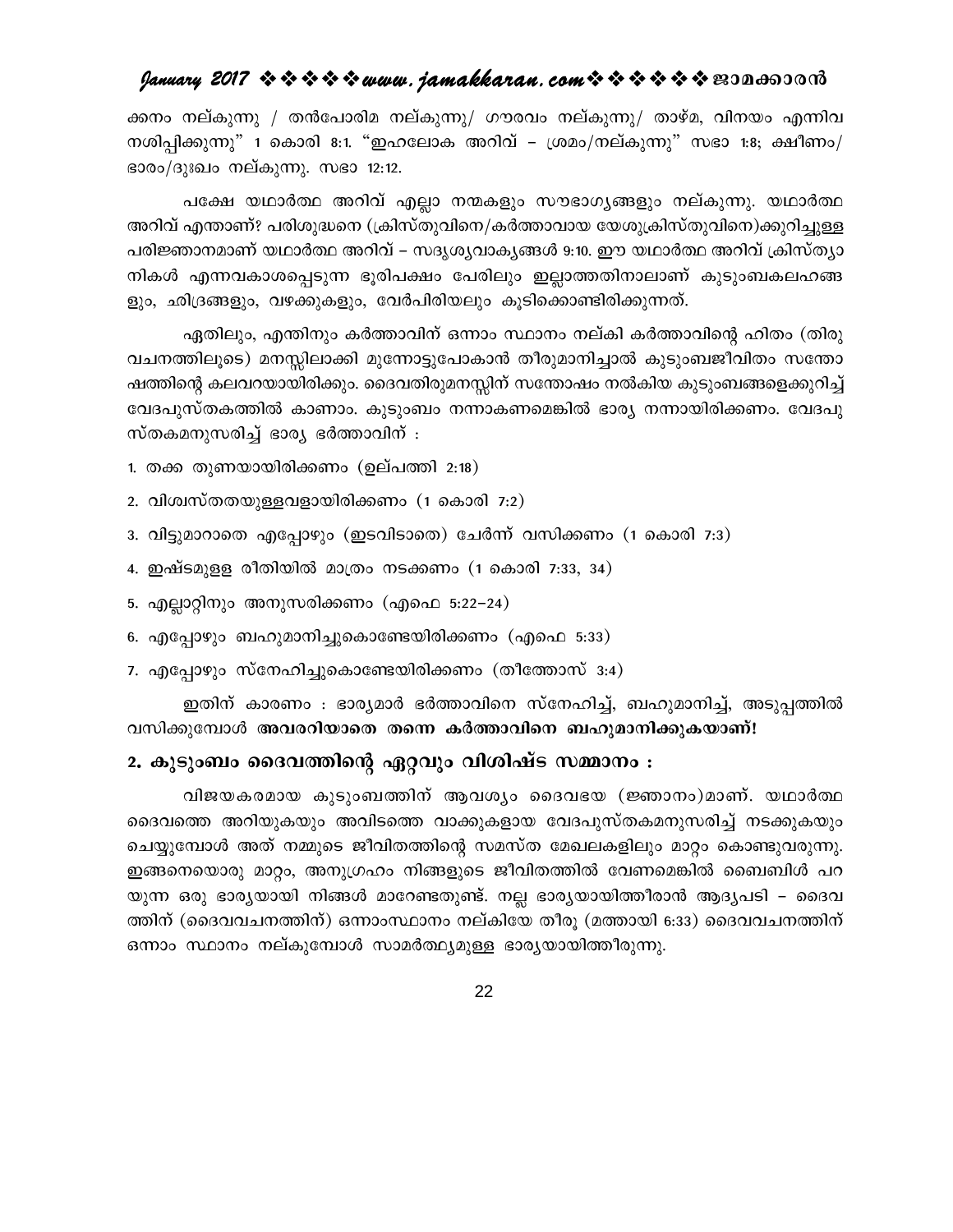#### സാമർത്ഥ്യമുള്ള ഭാര്യ

- എപ്പോഴും സന്തോഷത്തോടെ ക്ലേശകരമായ വീട്ടുകാര്യങ്ങൾ ചെയ്യുന്നു 1. മടികൂടാതെ  $(m)3(31:13)$
- 2. നന്നാ അതിരാവിലെ എഴുന്നേല്ക്കുന്നു; എല്ലാവർക്കും ശേഷം കിടക്കയിലേക്കു പോകുന്നു  $(m)3(31:15-18)$
- 3. വീട്ടിലുള്ള ഓരോരുത്തരുടെയും ആവശ്യങ്ങൾ, ഇഷ്ടങ്ങൾ അറിഞ്ഞ് പ്രവർത്തിക്കുന്നു, വേണ്ടത് നല്കുന്നു (സദൃ 31:2,7,15)
- 4. മക്കളെ ദൈവവചനം അഭ്യസിപ്പിച്ച്, ദൈവവഴികളിൽ നടത്തുന്നു. (2 തിമൊ 1:5), വീട്ടു കാര്യം മാത്രം നോക്കുന്നു. (തീത്തോ 12:5) (ഏഷണിക്കും പരദൂഷണത്തിനും സമയം ലഭിക്കില്ല)
- 5. ദൈവം നല്കുന്ന ഓരോ നന്മകളും സൂക്ഷ്മതയോടെ കൈകാര്യം ചെയ്യുന്നു (സദൃ 31:16,17)
- 6. അയൽപ്പക്കത്തും, ആവശ്യത്തിലിരിക്കുന്ന ഏവർക്കും നന്മകളും, സഹായങ്ങളും ചെയ്തു കൊണ്ടേയിരിക്കുന്നു. (സദൃ 31:20)
- 7. ഭാവിയെയും, തലമുറകളെയും, **നിതൃതയെയും മുന്നിൽക്കണ്ട്** വേണ്ട പദ്ധതികളിടുന്നു.  $(m)3k$  31:21-25)
- 8. വാക്കുകൾ ഏതു സമയത്തും കൃപ നിറഞ്ഞതും, ഇമ്പമുള്ളതുമാണ്. (സദൃ 31:26)
- 9. നിത്യതയിൽ ക്രിസ്തുവിന്റെ ന്യായാസനത്തിന് മുമ്പിൽ വീട്ടിനകത്ത് മാത്രം ശുശ്രു ഷിച്ചതിന്റെ മഹത്വം, പ്രതിഫലം പ്രാപിക്കും, ദൈവത്താൽ മാനിക്കപ്പെടും. (സദൃ 31:30,31)

ഇതാണ് "സാമർത്ഥ്യമുള്ള" ഭാര്യ (സദ്യ 31:10). സാമർത്ഥ്യമുള്ള ഭാര്യയുടെ ഹൃദയം – ദൈവവചനം, സ്തുതി, സ്തോത്രം എന്നിവകൊണ്ട് കവിഞ്ഞുകൊണ്ടേയിരിക്കും. പരിശുദ്ധാ ത്മാവിന്റെ നിറവ് ഉണ്ടായിരുന്നാലേ ഈ അനുഭവത്തിൽ എത്താനാകൂ (എഫെ 5:17–24). പരി ശുദ്ധാത്മ നിറവിന് – യഹോവയുടെ ന്യായപ്രമാണത്തിൽ സന്തോഷിച്ച്, അവിടുത്തെ ന്യായ പ്രമാണത്തെ രാപ്പകൽ ധ്യാനിക്കേണ്ടതുണ്ട്. (സങ്കീ 1:2,3). ക്ലേശകരമായ ഈ ജീവിതത്തിൽ ദൈവം നല്കിയ ഭർത്താവ്, മക്കൾ, വീട്ടുകാർ, വീട്, സമ്പത്ത്, ദൈവം അനുവദിച്ചിരിക്കുന്ന (Permissive will) കഷ്ടങ്ങൾ, നഷ്ടങ്ങൾ, വേദനകൾ, നിരാശകൾ, വേർപാടുകൾ, ദുഃഖങ്ങൾ എന്നിവയിൽ പിറുപിറുക്കാതെയും എല്ലാം നന്മക്കായി ചെയ്യുന്ന (റോമ 8:28) കർത്താവിൽ വിശ്വസിച്ച് നിതൃതയിലേക്ക് നിങ്ങളുടെ കുടുംബത്തെ നയിക്കാൻ വേണ്ട ശക്തി ദൈവം നല്കട്ടെ! ഒരുത്തമ ഭാര്യയായിത്തീരാൻ, നിങ്ങളുടേത് ഒരുത്തമ കുടുംബമായിത്തീരാൻ ഞങ്ങൾ പ്രാർത്ഥിക്കുന്നു.